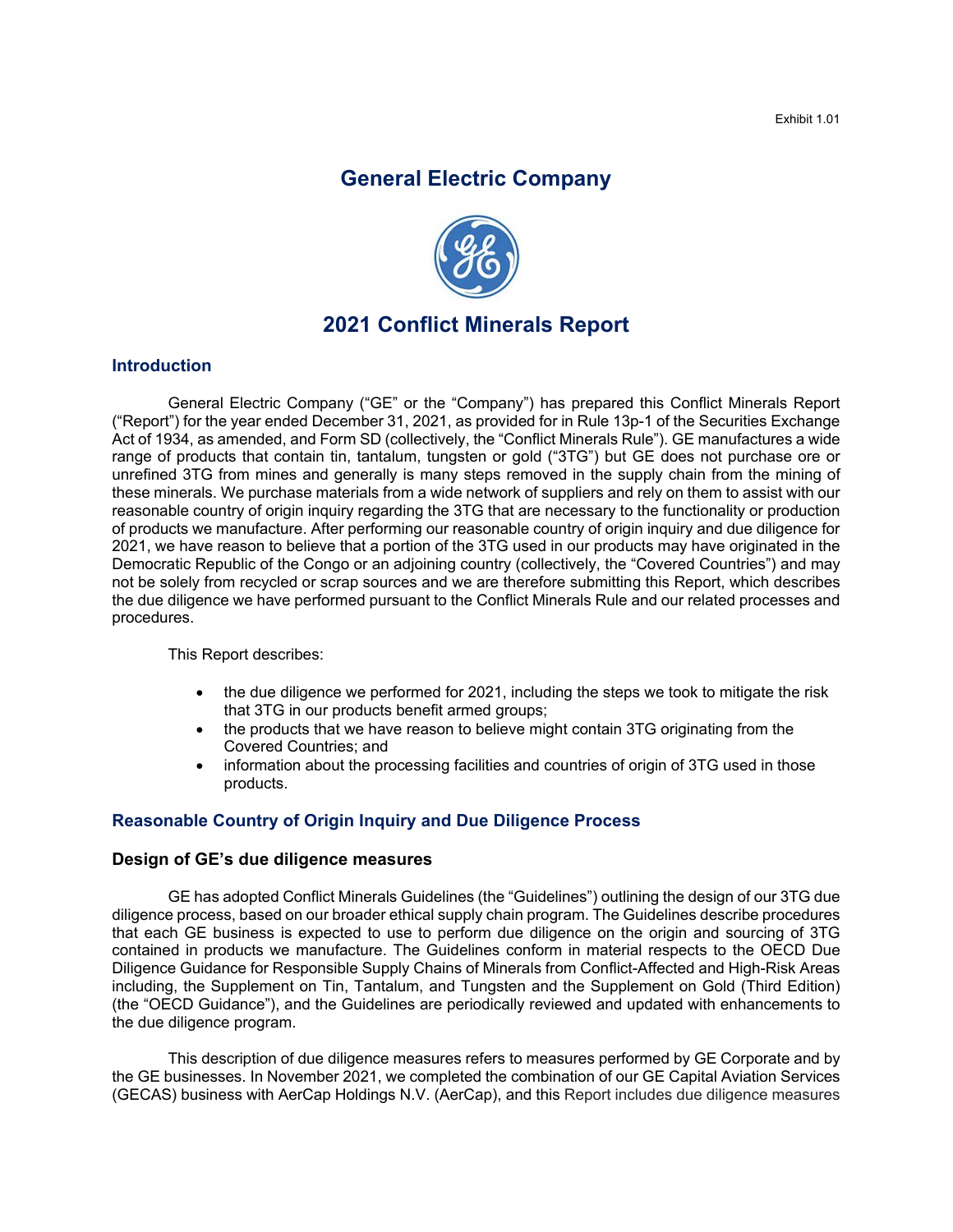related to the GECAS business. In December 2021, we completed our acquisition of BK Medical, a leader in advanced surgical visualization. This Report does not include due diligence for the BK Medical business.

This Report does not reflect the impact of sanctions on Russian entities, which were enacted beginning in March 2022.

This description is presented pursuant to the organizational structure of the Five-Step Framework for Risk-Based Due Diligence in the Mineral Supply Chain contained in the OECD Guidance*.*

#### **Step 1: Establish strong company management systems**

#### **A. Adopt and commit to a supply chain policy for minerals originating from conflictaffected and high-risk areas**

The Guidelines contain the operative provisions of GE's Responsible Mineral Sourcing Principles, which can be found on GE's website, as well as the process for ensuring that risks are adequately managed. The Guidelines were created and disseminated by the Company's 3TG Working Group (described below) and provide details for the execution of GE's 3TG due diligence process, including guidance for situational decision making and escalation processes regarding supplier behavior. Additional GE policies that relate to the due diligence measures contained in the OECD Guidance are incorporated into GE's code of conduct, *The Spirit & The Letter*, which can be found on GE's website (for each of these materials, see "Where You Can Find Additional Information" below).

We do not seek to embargo the responsible sourcing of 3TG or other minerals from the Covered Countries or other conflict-affected and high-risk areas.

#### **B. Structure internal management systems to support supply chain due diligence**

**3TG Working Group**. The Company has established a 3TG Working Group, which includes representatives from GE Corporate and each of the GE businesses, with representation from functions such as engineering, supply chain management and legal. The 3TG Working Group meets regularly throughout the year to discuss design and modification of the 3TG due diligence process (including potential enhancements to the due diligence program), share best practices among the businesses, and monitor progress of the 3TG due diligence process. The 3TG Working Group is also responsible for reviewing and implementing the Guidelines annually. In 2021, the 3TG Working Group took steps to strengthen engagement with suppliers and to advance due diligence efforts for cobalt sourcing.

**GE Corporate**. GE's Global Law & Policy organization has oversight responsibility for GE's Responsible Mineral Sourcing Principles, including the establishment of processes and procedures to carry out this statement.

**GE businesses**. Each GE business has:

- established a process to support 3TG due diligence of its supply chain;
- documented that process in a written business program; and
- assigned responsibility for the execution of the business program to specific personnel.

**Internal reporting**. For 2021, GE Corporate used the following 3TG due diligence reporting mechanisms:

> **Reporting within GE businesses to leadership**: Each GE business conducted one or more reviews of its 3TG due diligence program with senior management within its organization, covering supply chain risks and efforts to achieve supply chain transparency; and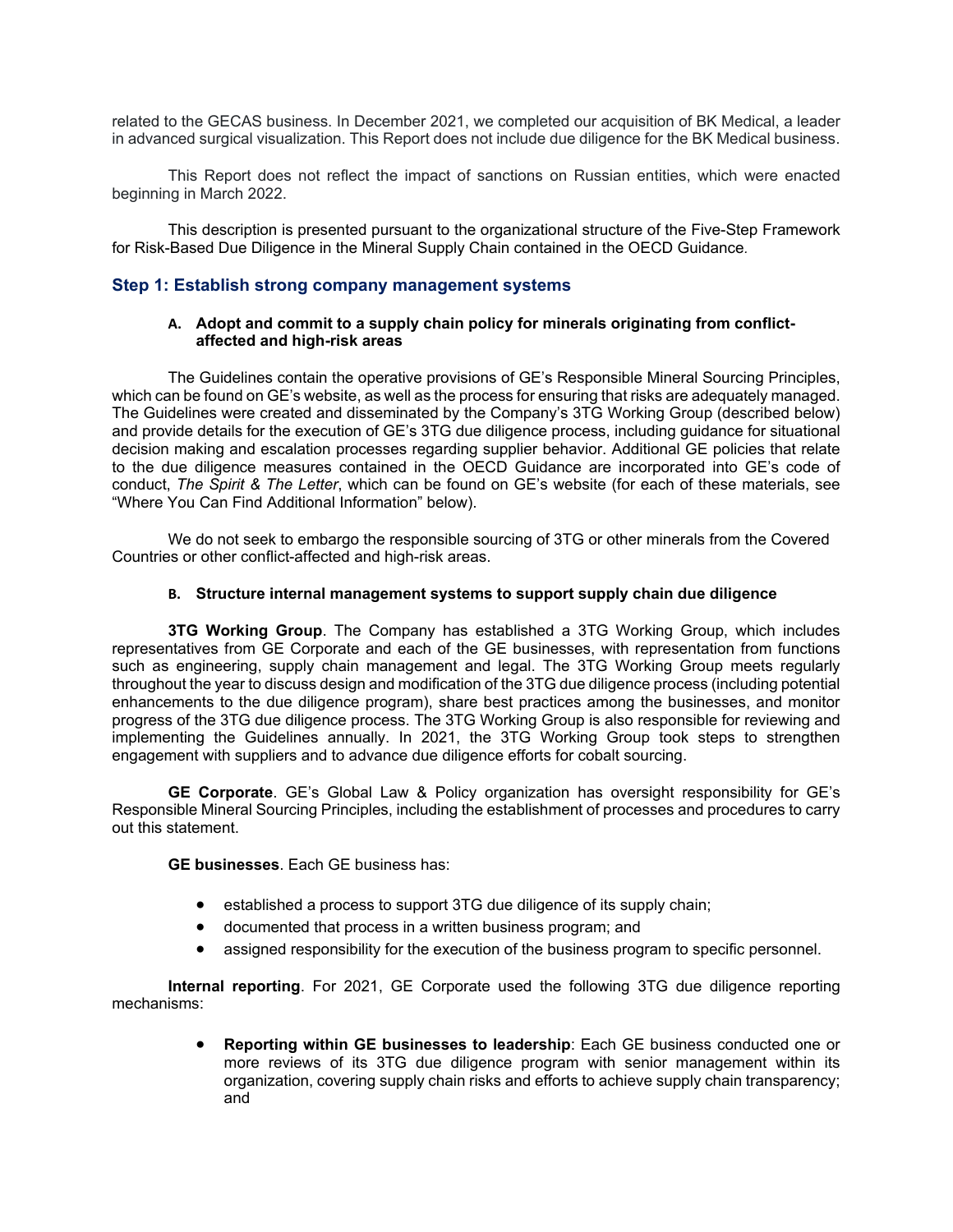- **Communicating across GE businesses:** The Company's 3TG Working Group held regularly scheduled meetings throughout the year, with representation from functions such as engineering, supply chain management and legal.
- **C. Establish a system of controls and transparency over the 3TG supply chain**

**Identifying suppliers**. Each GE business identified:

- **Relevant Suppliers:** suppliers that provide inputs to GE products that are known or are likely to contain 3TG through a process that is based on an examination of internal records such as bills of material or other product specifications, a qualitative review of sourcing records, or information provided by the supplier; and
- **Significant Suppliers:** those suppliers within the universe of Relevant Suppliers that are most significant to GE's 3TG due diligence program, using criteria developed by each business, such as the amount of sourcing spend with the supplier.

**Identifying smelters and refiners in the supply chain**. Each GE business identified smelters and refiners of 3TG that are first-tier suppliers to GE and used its best efforts to identify additional smelters and refiners by surveying Significant Suppliers, either directly or indirectly through an independent third-party supply chain expert, using the Responsible Minerals Initiative's ("RMI") Conflict Minerals Reporting Template ("CMRT"). The survey tools are designed to collect, manage and archive supplier information relevant for 3TG due diligence including, among other things, the identity of smelters or refiners ("SORs") of 3TG in each supplier's supply chain, as well as information concerning their related compliance efforts. Each GE business reviews Significant Supplier responses for completeness, accuracy and plausibility and follows up with Significant Suppliers whose survey responses are identified as having potentially incomplete or inaccurate information, in order to seek more complete information.

**Conducting a reasonable country of origin inquiry ("RCOI")**. In connection with our due diligence, we utilize and rely on information made available through the Responsible Minerals Assurance Process ("RMAP") administered by RMI, concerning independent third-party audits of smelters and refiners to assess smelter and refiner due diligence and to identify countries of origin. Where the data showed that ores utilized by one or more of these smelters or refiners were potentially sourced from a Covered Country, GE concluded that there is reason to believe that 3TG from the Covered Countries may be present in the products for which such smelters or refiners were reported as potentially in the supply chain. Due to business confidentiality and other competitive concerns, as recognized by the OECD Guidance*,* the RMI does not publish detailed information on specific mines and location of origin of ores that supply the SORs subject to verification reviews. Consequently, no such information is provided in this Report. RMI's efforts to determine such information is described on the RMI website (see "Where You Can Find Additional Information" below). In addition, certain Significant Suppliers provided CMRTs with mine or location of origin information, and that information was also included in our RCOI.

**Records retention**. We have a records retention policy providing for the maintenance on a computerized database of business records relating to 3TG due diligence, including records of due diligence processes, findings and resulting decisions, for at least five years.

#### **D. Strengthen company engagement with suppliers**

**Regular communications**. GE regularly communicates its expectations on responsible supply chains of 3TG by transmitting surveys and other communications from the sourcing organizations of the GE businesses to Significant Suppliers and other Relevant Suppliers. In addition, we encourage our suppliers to participate in training on GE's 3TG due diligence program and other appropriate third-party training to enhance the accuracy and quality of the information that suppliers provide to us.

**Contractual obligations**. Each GE business has standard vendor terms and conditions that contractually obligate suppliers to (1) adopt policies and establish systems to procure 3TG from sources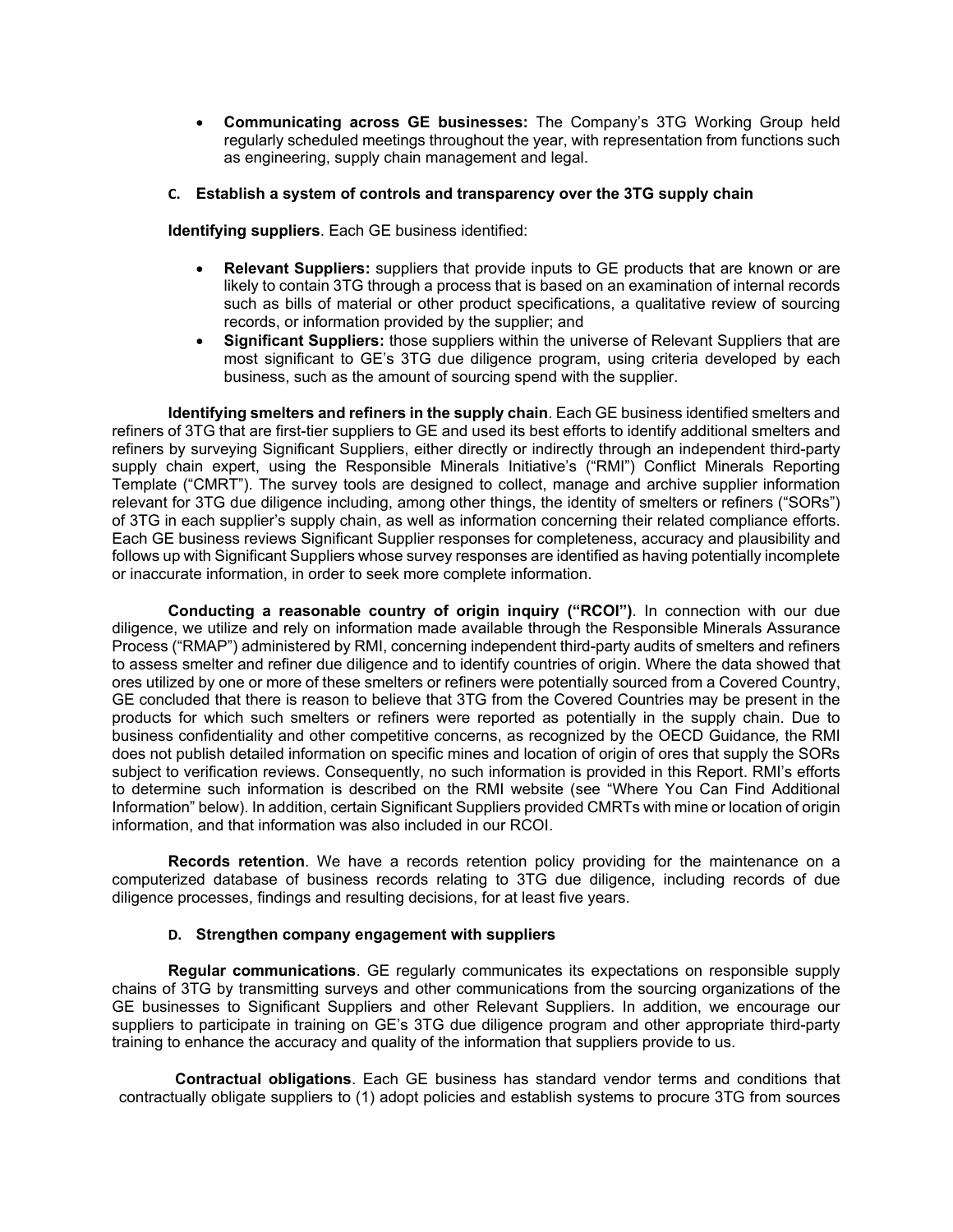that have been verified as conflict free; and (2) provide supporting data on their 3TG supply chains to GE when requested, on a platform to be designated by GE. These obligations are reflected in GE's *Integrity Guide for Suppliers, Contractors and Consultants* ("Integrity Guide"), which can be found on GE's website (see "Where You Can Find Additional Information" below). Purchase order and contract terms and conditions in use by GE businesses require suppliers to conform their behavior to the Integrity Guide (including a requirement to report suspected or confirmed violations of the guide), and generally provide GE with audit rights and the right to terminate the contract in the event of material non-compliance*.*

#### **E. Establish a company-level grievance mechanism**

**Integrity Guide**. The Integrity Guide provides multiple methods for suppliers and supplier personnel to raise concerns about matters that are subject to the Integrity Guide, including GE's expectations of suppliers regarding 3TG due diligence.

**Open reporting system**. Each GE business also has an open reporting system through which employees and third parties may report concerns about policy violations, including concerns related to our 3TG policies. Concerns can be reported anonymously or for attribution through several channels, including any compliance resource (e.g. GE legal counsel or auditor), by calling the GE Corporate Ombuds line at (800) 227-5003, or by emailing the GE Ombudsperson at ombudsperson@corporate.ge.com. As an RMI member, we also recognize the RMI Grievance Mechanism as a mechanism for third parties to submit grievances concerning the 3TG supply chain.

**No retaliation**. Both the Integrity Guide and the open reporting system forbid retaliation against any person reporting an integrity concern.

# **Step 2: Identify and assess risks in the supply chain**

#### **A. Use best efforts to identify the smelters and refiners in the supply chain**

During 2021, using the processes described above under "Establish a system of controls and transparency over the 3TG supply chain," GE businesses identified 2,446 Significant Suppliers (down from 2,957 in 2020). This year-over-year change is primarily the result of continued improvement efforts for supplier selection. The businesses followed up with the Significant Suppliers that did not respond to the request within the specified time frame. The information was requested from each Significant Supplier multiple times by email and phone, to the extent the supplier continued to be non-responsive. Our Significant Suppliers, mostly reporting at a company level, identified 335 SORs that were potentially in their supply chains (the same number as in 2020). See Table A below for a list of these SORs and a summary of their validation status under the RMAP.

#### **B. Identify the scope of the risk assessment of the 3TG supply chain**

**Engaging with suppliers**. GE's 3TG supplier survey asks suppliers to identify smelters and refiners of 3TG in their supply chains. For Significant Suppliers that are identified as either not having a responsible 3TG sourcing policy or not implementing due diligence measures for conflict-free sourcing, we encourage those suppliers to implement such measures. We seek to engage our Significant Suppliers to encourage the smelters and refiners in their supply chains to become validated as Conformant (as defined below) by the RMAP or a similar program. In addition, in 2021, we conducted outreach, and through our independent third-party supply chain expert, we offered additional training to Significant Suppliers in the form of three webinar sessions, which had more than 350 attendees.

GE seeks to continue to improve 3TG due diligence efforts to reduce 3TG supply chain risk by encouraging suppliers to source from Conformant smelters and refiners. As a result, we believe that 69% of the smelters and refiners identified by our Significant Suppliers have been verified as Conformant (up from 35% in 2013, when we started our 3TG due diligence program).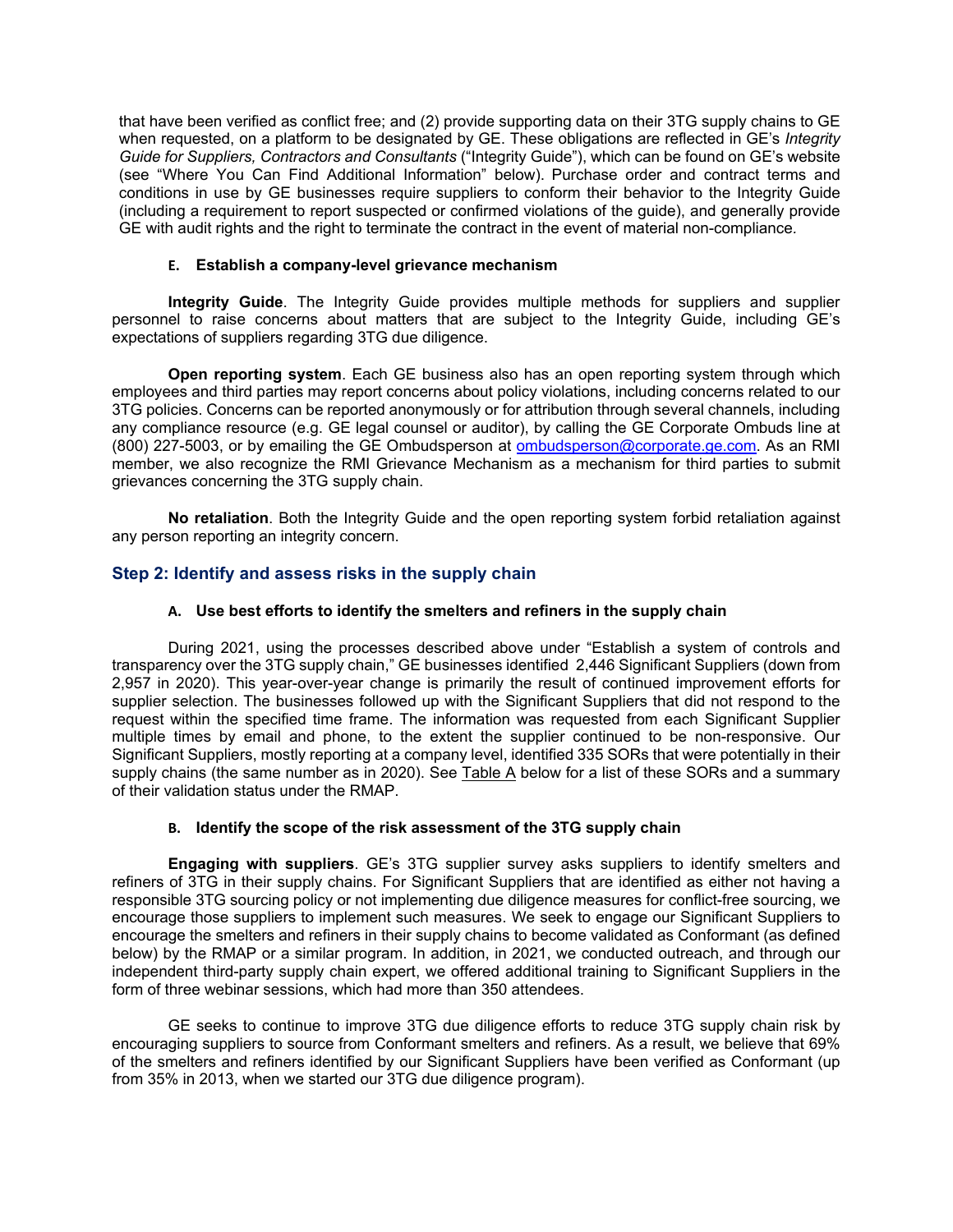**Engaging with smelters and refiners.** For SORs who were identified as not Conformant and potentially in our supply chain, our independent third-party supply chain expert sent letters on our behalf, first in December of 2021 and again in May of 2022, encouraging such SORs to participate in the RMAP or an equivalent cross-recognized assessment protocol. See "Devise and adopt a risk management plan" below for additional information on our engagement efforts.

#### **C. Assess whether the smelters/refiners have carried out all elements of due diligence for responsible supply chains of 3TG from conflict-affected and high-risk areas**

We review the smelter and refiner information provided by the Significant Suppliers against the Smelter Look-up tab list of the CMRT and to the extent that a SOR identified by a Significant Supplier is not on that list, we take additional steps to verify whether the listed entity is a SOR. Identified SORs were reviewed against the RMI's list of Conformant and Active (as defined below) smelters and refiners. If a SOR identified by a Significant Supplier is not listed as Conformant, or equivalent by another RMI crossrecognized, independent third-party audit program, we consult publicly available information or through industry associations, we attempt to contact the SOR to attempt to determine whether that SOR has a responsible 3TG sourcing process.

#### **D. Where necessary, carry out joint spot checks at the mineral smelter or refiner's own facilities (including through participation in industry-driven programs)**

**First-tier suppliers**. Each GE business is responsible for confirming that each of its first-tier suppliers that are smelters and refiners (if any):

- has a policy and procedures to eliminate sourcing of conflict-supporting 3TG;
- has been subject to an audit of the origin of their 3TG suppliers conducted in accordance with OECD Guidance or has made a firm commitment to undergo such an audit as soon as it can be scheduled; and
- passes the audit as being conflict-free or, having failed the audit, has established and put into place a plan to correct process deficiencies.

**Lower-tier (upstream) suppliers**. In accordance with OECD Guidance, including its audit recommendations for downstream companies, GE implements upstream audits by participating in and cooperating with industry organizations. GE is a member of RMI and has, periodically, supported RMI through membership on various committees and working groups. As such, GE relies on RMI to conduct risk assessment at the upstream level. For each smelter identified in its supply chain at the first or lower tiers, each GE business assesses the information available from RMI and an independent third-party supply chain expert to determine whether there are any high-risk (as defined below) smelters or refiners and, if needed, develops a corrective action plan. We encourage removing any high-risk smelters from our supply chain.

# **Step 3: Design and implement a strategy to respond to identified risks**

#### **A. Report findings to designated senior management**

See "Structure internal management systems to support supply chain due diligence" above for a description of GE's 3TG due diligence internal reporting processes.

#### **B. Devise and adopt a risk management plan**

Each GE business compiles a report of 3TG risks identified in its supply chain for review by the GE business executive-level program owner to determine appropriate steps to mitigate risks identified during the 3TG due diligence process. In 2021, these steps focused on encouraging Significant Suppliers who identified high-risk SORs to remove them from their supply chains. A high-risk SOR is one for which there are credible reports that such SOR sources materials in a manner that directly or indirectly finances armed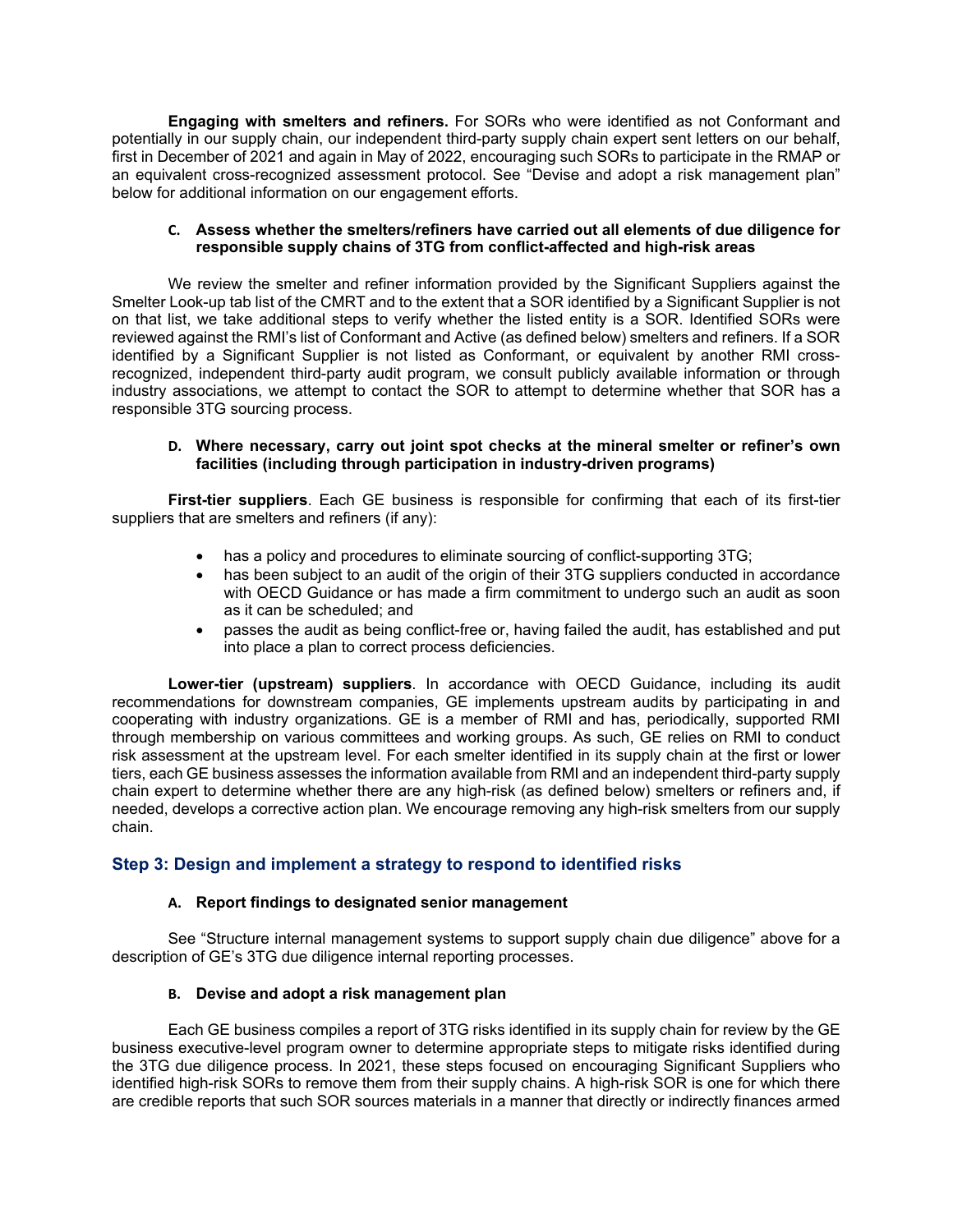conflict. In addition, Significant Suppliers who identified high-risk SORs were invited to attend training webinars conducted by our independent third-party supply chain expert.

To the extent that identified SORs are not Conformant, we seek to exercise leverage over these SORs to become Conformant through our participation in and support of the RMI. We also utilize information provided by the RMI to its members to monitor smelter and refiner improvement. Our independent third-party supply chain expert sent letters on our behalf to SORs identified as not Conformant and potentially in our supply chain in December 2021 and again in May 2022, encouraging such SORs to participate in the RMAP or an equivalent cross-recognized assessment protocol. In addition, in 2021, the Aerospace Industries Association ("AiA"), of which GE is a member, developed an outreach letter reiterating the AiA's support for the RMI and RMAP process, to assist with RMI's outreach efforts to smelters and refiners.

#### **Step 4: Carry out independent 3rd party audit of smelter/refiner's due diligence practices**

See "Where necessary, carry out joint spot checks at the mineral smelter or refiner's own facilities (including through participation in industry-driven programs)" above for a discussion of how GE conducted risk assessment at the upstream level.

#### **Step 5: Report annually on supply chain due diligence**

We file this Report annually, and a copy of it is available at https://www.ge.com/sustainability/reports-hub.

#### **RCOI and Due Diligence Results**

GE manufactures a wide range of products that contain 3TG. For a description of the products manufactured by GE in 2021, see the products description for each of our businesses on pages 10-16 of our 2021 Annual Report on Form 10-K, which you can find at https://www.ge.com/investor-relations/annualreport.

GE purchases materials from a wide network of suppliers so we necessarily rely on them to assist with our due diligence process. After performing an RCOI and due diligence for 2021, based on information RMI makes available to its members, we have reason to believe that some of the necessary 3TG in our products were sourced from Covered Countries. We have no knowledge that any of the necessary 3TG contained in our in-scope products directly or indirectly financed or benefitted armed groups in a Covered Country, but make no assertion that any of our products are "DRC conflict free."

#### **SORs Used to Process 3TG in GE Products**

GE obtained information about the SORs used to process 3TG in our products through the due diligence measures described in this Report. Based on our due diligence for 2021, we believe that 69% of the smelters and refiners identified by our Significant Suppliers have been verified as Conformant (up from 35% in 2013, when we started our 3TG due diligence program). Table A provides a list of SORs that GE's Significant Suppliers identified as being present in their supply chains and that may have processed 3TG contained in in-scope GE products.

#### **Countries of Origin of 3TG in GE Products**

GE relies on information RMI makes available to its members to obtain information about the country of origin and mine or location of origin of 3TG. Table B below contains a list of known countries of origin of 3TG used by SORs that GE suppliers identified as potentially being present in their supply chains.

For 2021, most Significant Suppliers provided company level responses, which may include country of origin information for parts not sold to GE. Therefore, we are unable to determine whether any 3TG in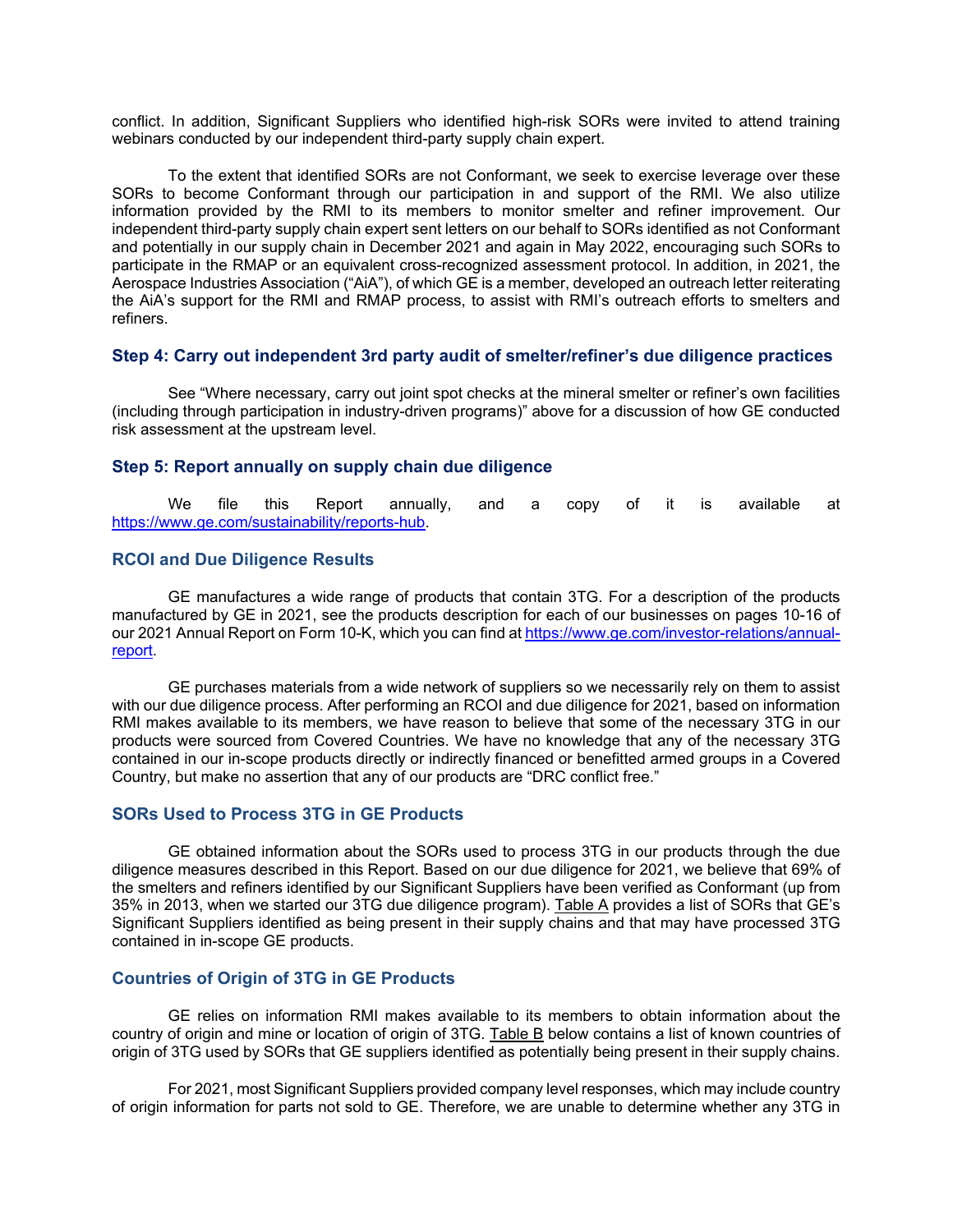GE products was actually sourced from the countries listed in Table B. For 2021, we were not able to determine the country of origin for the 3TG processed by any of the smelters or refiners listed as "Active" or "On Smelter Look-up Tab List Only."

# **Future Risk Mitigation Efforts**

**2022 actions to improve due diligence and supplier engagement**. GE intends to take the following steps in 2022 to improve 3TG due diligence and thereby seek to mitigate the risk that 3TG contained in in-scope GE products may benefit armed groups:

- continue communication and training for suppliers and spread best practices learned during execution of the 3TG due diligence process in 2021 across the GE businesses to continue to work to improve the percentage of Significant Suppliers responding to GE's supply chain surveys and the quality of their responses;
- continue to request that certain Significant Suppliers that provided company level information for 2021 provide product level information for 2022, through ongoing outreach with these Significant Suppliers;
- continue the identification of and communication with smelters and refiners in GE's supply chain, both directly and indirectly through GE's Significant Suppliers and upstream distributors, in order to continue to increase the number of smelters and refiners that participate in the RMAP;
- continue to participate in industry initiatives encouraging responsible supply chains, including initiatives to add cobalt, mica and other minerals to the scope; and
- as new Significant Suppliers are added, educate them on our compliance requirements, the requirements of the Conflict Minerals Rule and the OECD Guidance.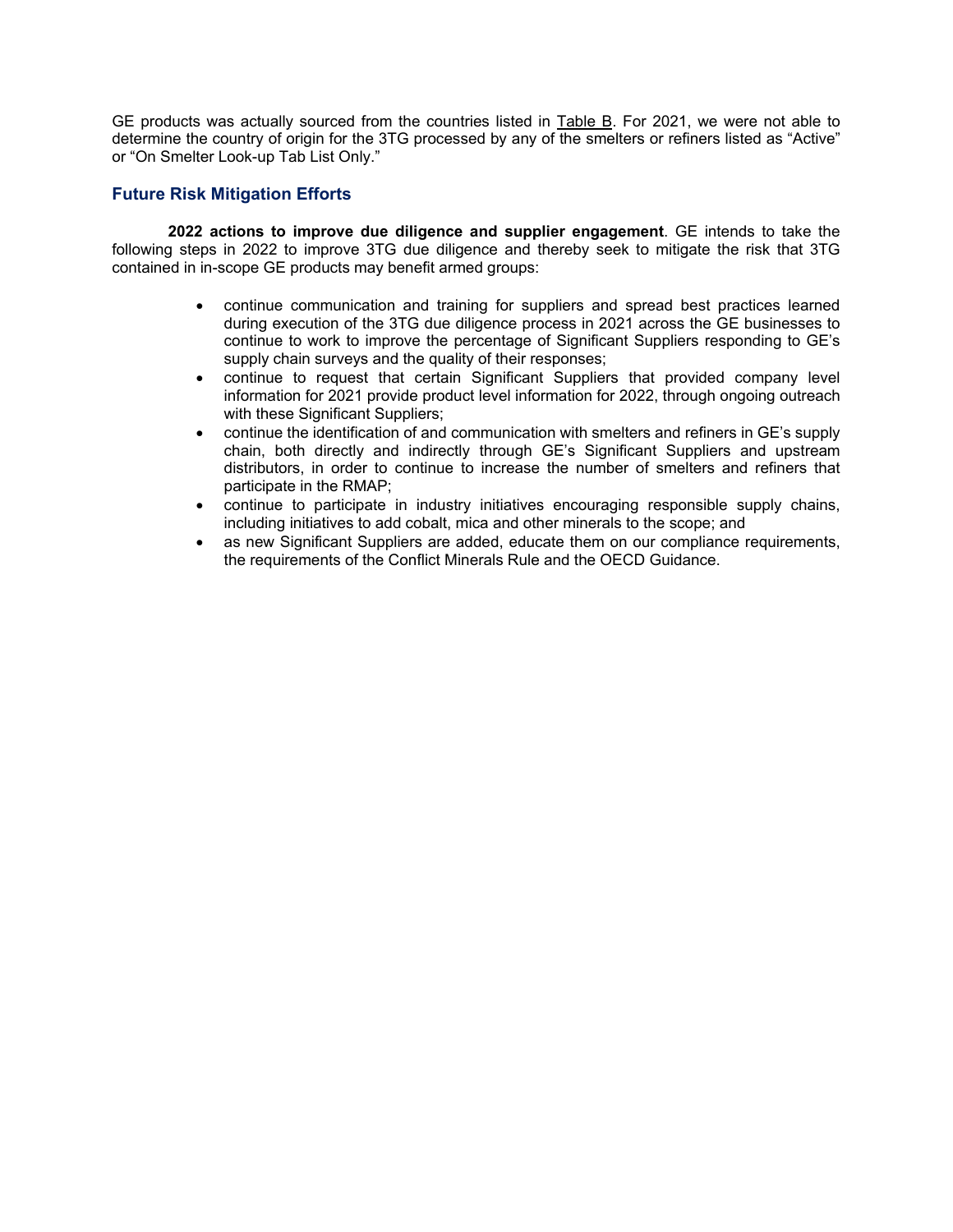Capitalized terms used and not otherwise defined in this Annex have the meanings set forth in the Conflict Minerals Report of which this Annex is a part.

# **Table A** (as of May 13, 2022)

|              |      | A. RMI Conformant Smelters &<br><b>Refiners</b> |      | <b>B. RMI Active Smelters &amp;</b><br><b>Refiners</b> |      | C. On Smelter Look-up Tab List<br>Only<br><b>Smelters &amp; Refiners</b> |           | Total |
|--------------|------|-------------------------------------------------|------|--------------------------------------------------------|------|--------------------------------------------------------------------------|-----------|-------|
|              | 2020 | 2021                                            | 2020 | 2021                                                   | 2020 | 2021                                                                     | 2020 2021 |       |
| Tantalum     | 37   | 35                                              |      |                                                        |      |                                                                          | 38        | 35    |
| Tin          | 54   | 54                                              | 12   |                                                        | 13   |                                                                          | 79        | 78    |
| Tungsten     | 38   | 42                                              | 5    |                                                        |      |                                                                          | 46        | 50    |
| Gold         | 108  | 99                                              | 6    |                                                        | 58   | 66                                                                       | 172       | 172   |
| <b>Total</b> | 237  | 230                                             | 24   | 18                                                     | 74   | 87                                                                       | 335       | 335   |

#### **Summary of Smelters and Refiners**

We note the following in connection with the information contained in the foregoing table:

- (1) The smelters and refiners reflected in the table were identified by our Significant Suppliers as potentially being part of our 2021 supply chain. However, not all of the included SORs may have processed the necessary 3TG contained in the in-scope products that we manufactured, since many Significant Suppliers reported to us at a "company level" the 3TG contained in all of their products, not just those in the products that they sold to us. Some Significant Suppliers also may have reported to us SORs that were not in our supply chain due to overinclusiveness in the information received from their suppliers or for other reasons. In addition, the SORs reflected above may not be all of the SORs in our supply chain, since many Significant Suppliers were unable to identify all of the SORs used to process the necessary 3TG content contained in the in-scope products that we manufactured and not all of the Significant Suppliers responded to our inquiries.
- (2) "Conformant" means that a smelter or refiner has successfully completed an assessment against the applicable RMAP standard or an equivalent cross-recognized assessment protocol. Included smelters and refiners were not necessarily Conformant for all or part of 2021 and may not continue to be Conformant for any future period.
- (3) "Active" means that the smelter or refiner has committed to undergo an RMAP assessment, completed the relevant documents, and scheduled the on-site assessment. These may be in the pre-assessment, assessment, or corrective-action phases of the assessment.
- (4) A smelter or refiner is listed as "On Smelter Look-up Tab List Only" if it was not Conformant or Active but appears on the Smelter Look-up tab of the CMRT.
- (5) The compliance status information reflected in the table is based solely on information made available by the RMI to its members, without independent verification by us.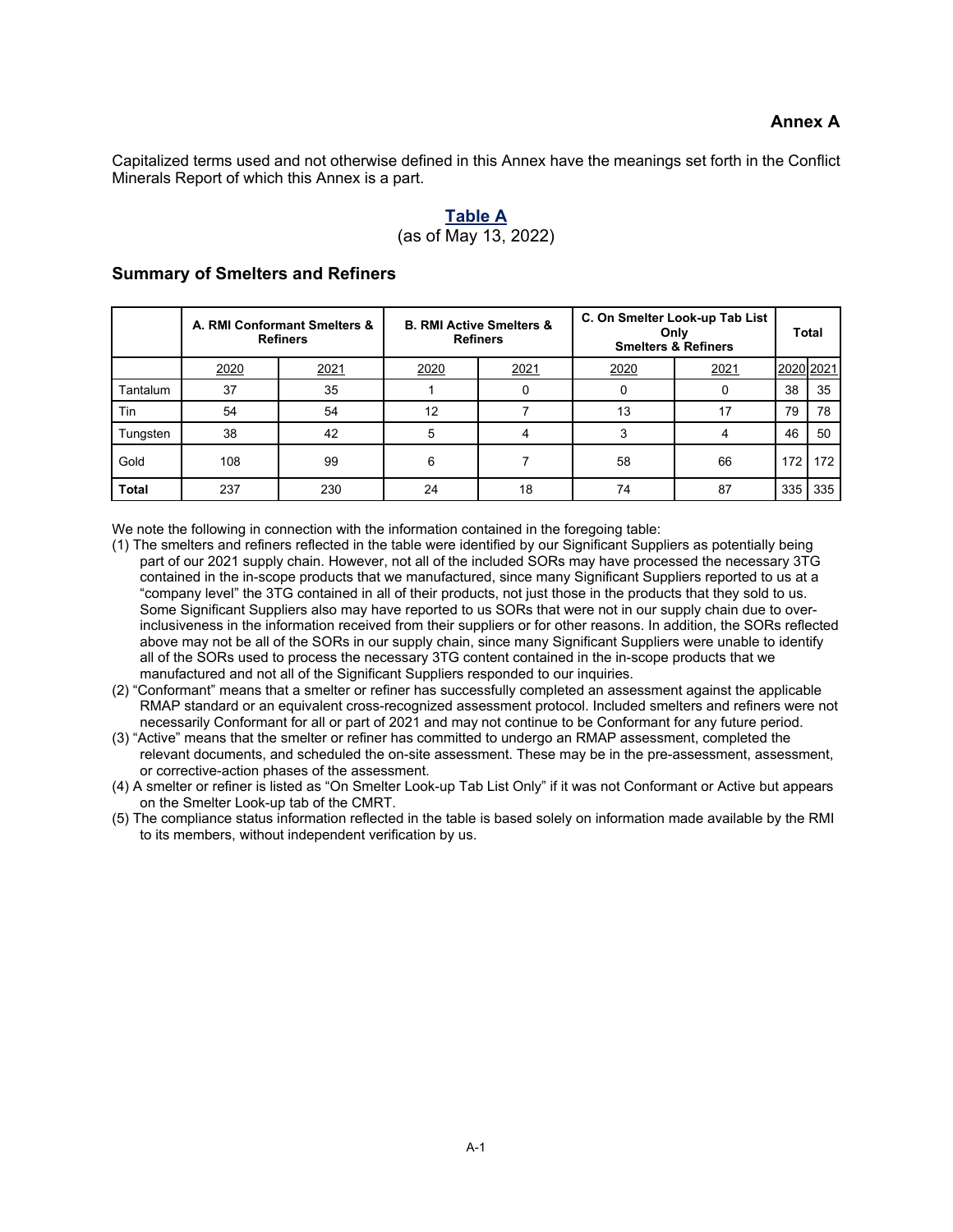| STATUS OF IDENTIFIED SMELTER AND REFINERS FOR 2021 |                                                                  |                                 |                       |  |  |
|----------------------------------------------------|------------------------------------------------------------------|---------------------------------|-----------------------|--|--|
| <b>Metal</b>                                       | <b>Smelter Name</b>                                              | <b>Country</b>                  | <b>Status</b>         |  |  |
| Gold                                               | 8853 S.p.A.                                                      | Italy                           | <b>RMI Conformant</b> |  |  |
| Gold                                               | <b>Advanced Chemical Company</b>                                 | <b>United States of America</b> | <b>RMI Conformant</b> |  |  |
| Gold                                               | Aida Chemical Industries Co., Ltd.                               | Japan                           | <b>RMI Conformant</b> |  |  |
| Gold                                               | Al Etihad Gold Refinery DMCC                                     | <b>United Arab Emirates</b>     | <b>RMI Conformant</b> |  |  |
| Gold                                               | Allgemeine Gold-und<br>Silberscheideanstalt A.G.                 | Germany                         | <b>RMI Conformant</b> |  |  |
| Gold                                               | Almalyk Mining and Metallurgical<br>Complex (AMMC)               | Uzbekistan                      | <b>RMI Conformant</b> |  |  |
| Gold                                               | AngloGold Ashanti Corrego do Sitio<br>Mineracao                  | Brazil                          | <b>RMI Conformant</b> |  |  |
| Gold                                               | Argor-Heraeus S.A.                                               | Switzerland                     | <b>RMI Conformant</b> |  |  |
| Gold                                               | Asahi Pretec Corp.                                               | Japan                           | <b>RMI Conformant</b> |  |  |
| Gold                                               | Asahi Refining Canada Ltd.                                       | Canada                          | <b>RMI Conformant</b> |  |  |
| Gold                                               | Asahi Refining USA Inc.                                          | United States of America        | <b>RMI Conformant</b> |  |  |
| Gold                                               | Asaka Riken Co., Ltd.                                            | Japan                           | <b>RMI Conformant</b> |  |  |
| Gold                                               | <b>Aurubis AG</b>                                                | Germany                         | <b>RMI Conformant</b> |  |  |
| Gold                                               | <b>Bangalore Refinery</b>                                        | India                           | <b>RMI Conformant</b> |  |  |
| Gold                                               | Bangko Sentral ng Pilipinas (Central<br>Bank of the Philippines) | Philippines                     | <b>RMI Conformant</b> |  |  |
| Gold                                               | <b>Boliden AB</b>                                                | Sweden                          | <b>RMI Conformant</b> |  |  |
| Gold                                               | C. Hafner GmbH + Co. KG                                          | Germany                         | <b>RMI Conformant</b> |  |  |
| Gold                                               | CCR Refinery - Glencore Canada<br>Corporation                    | Canada                          | <b>RMI Conformant</b> |  |  |
| Gold                                               | Cendres + Metaux S.A.                                            | Switzerland                     | <b>RMI Conformant</b> |  |  |
| Gold                                               | Chimet S.p.A.                                                    | Italy                           | <b>RMI Conformant</b> |  |  |
| Gold                                               | Chugai Mining                                                    | Japan                           | <b>RMI Conformant</b> |  |  |
| Gold                                               | Dowa                                                             | Japan                           | <b>RMI Conformant</b> |  |  |
| Gold                                               | DSC (Do Sung Corporation)                                        | Republic of Korea               | <b>RMI Conformant</b> |  |  |
| Gold                                               | Eco-System Recycling Co., Ltd. East<br>Plant                     | Japan                           | <b>RMI Conformant</b> |  |  |
| Gold                                               | Eco-System Recycling Co., Ltd. North<br>Plant                    | Japan                           | <b>RMI Conformant</b> |  |  |
| Gold                                               | Eco-System Recycling Co., Ltd. West<br>Plant                     | Japan                           | <b>RMI Conformant</b> |  |  |
| Gold                                               | <b>Emirates Gold DMCC</b>                                        | <b>United Arab Emirates</b>     | <b>RMI Conformant</b> |  |  |
| Gold                                               | <b>Geib Refining Corporation</b>                                 | United States of America        | <b>RMI Conformant</b> |  |  |
| Gold                                               | Gold Refinery of Zijin Mining Group<br>Co., Ltd.                 | China                           | RMI Conformant        |  |  |
| Gold                                               | Heimerle + Meule GmbH                                            | Germany                         | RMI Conformant        |  |  |
| Gold                                               | Heraeus Metals Hong Kong Ltd.                                    | China                           | RMI Conformant        |  |  |
| Gold                                               | Heraeus Precious Metals GmbH & Co.<br>KG                         | Germany                         | RMI Conformant        |  |  |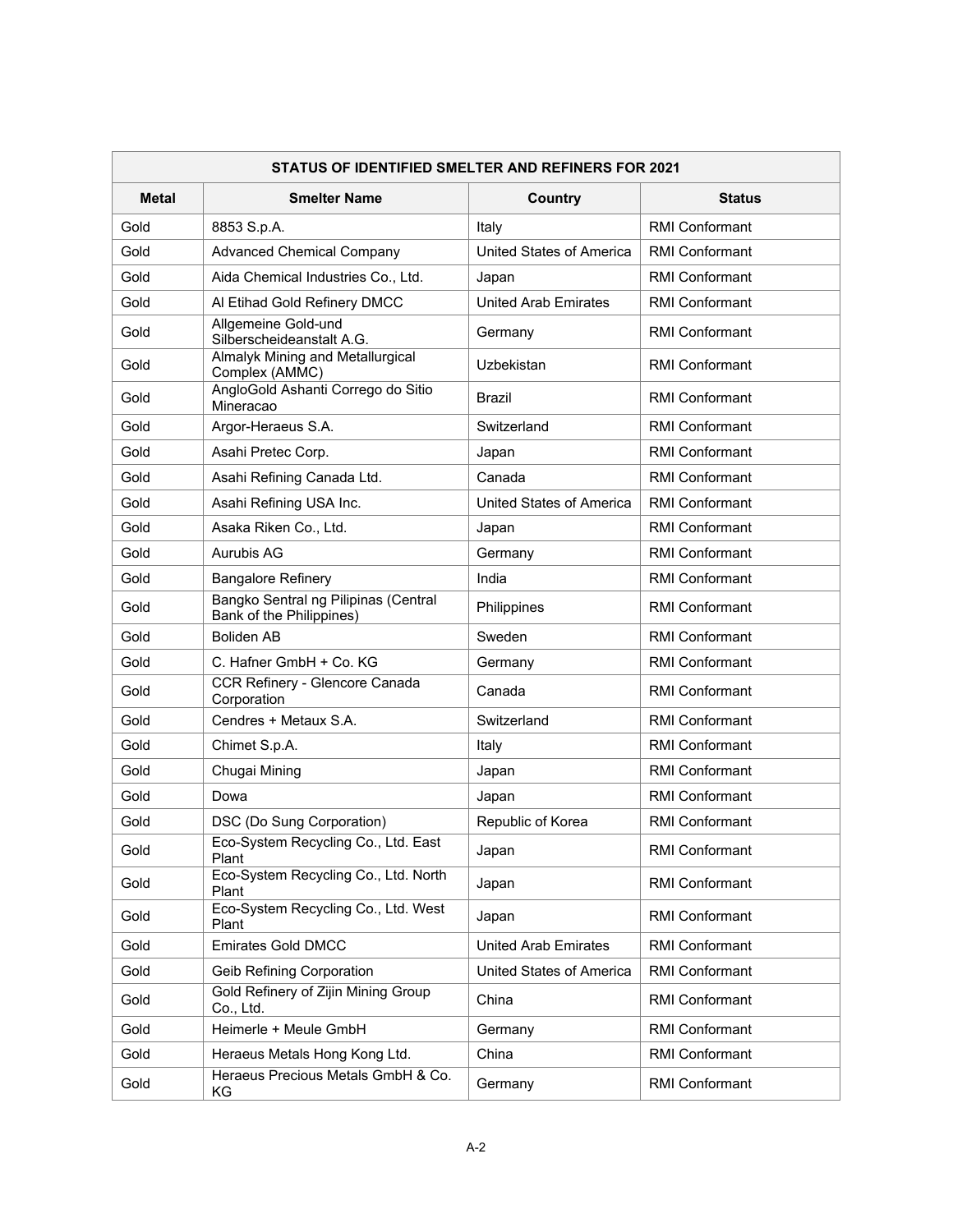| Gold | Inner Mongolia Qiankun Gold and<br>Silver Refinery Share Co., Ltd. | China                           | <b>RMI Conformant</b> |
|------|--------------------------------------------------------------------|---------------------------------|-----------------------|
| Gold | Ishifuku Metal Industry Co., Ltd.                                  | Japan                           | <b>RMI Conformant</b> |
| Gold | <b>Istanbul Gold Refinery</b>                                      | Turkey                          | <b>RMI Conformant</b> |
| Gold | Italpreziosi                                                       | Italy                           | <b>RMI Conformant</b> |
| Gold | Japan Mint                                                         | Japan                           | <b>RMI Conformant</b> |
| Gold | Jiangxi Copper Co., Ltd.                                           | China                           | <b>RMI Conformant</b> |
| Gold | JX Nippon Mining & Metals Co., Ltd.                                | Japan                           | <b>RMI Conformant</b> |
| Gold | Kazzinc                                                            | Kazakhstan                      | <b>RMI Conformant</b> |
| Gold | Kennecott Utah Copper LLC                                          | <b>United States of America</b> | <b>RMI Conformant</b> |
| Gold | KGHM Polska Miedz Spolka Akcyjna                                   | Poland                          | <b>RMI Conformant</b> |
| Gold | Kojima Chemicals Co., Ltd.                                         | Japan                           | <b>RMI Conformant</b> |
| Gold | Korea Zinc Co., Ltd.                                               | Republic of Korea               | <b>RMI Conformant</b> |
| Gold | L'Orfebre S.A.                                                     | Andorra                         | <b>RMI Conformant</b> |
| Gold | LS-NIKKO Copper Inc.                                               | Republic of Korea               | <b>RMI Conformant</b> |
| Gold | LT Metal Ltd.                                                      | Republic of Korea               | <b>RMI Conformant</b> |
| Gold | <b>Marsam Metals</b>                                               | <b>Brazil</b>                   | <b>RMI Conformant</b> |
| Gold | Materion                                                           | <b>United States of America</b> | <b>RMI Conformant</b> |
| Gold | Matsuda Sangyo Co., Ltd.                                           | Japan                           | <b>RMI Conformant</b> |
| Gold | Metal Concentrators SA (Pty) Ltd.                                  | South Africa                    | <b>RMI Conformant</b> |
| Gold | Metalor Technologies (Hong Kong) Ltd.                              | China                           | <b>RMI Conformant</b> |
| Gold | Metalor Technologies (Singapore) Pte.,<br>Ltd.                     | Singapore                       | RMI Conformant        |
| Gold | Metalor Technologies (Suzhou) Ltd.                                 | China                           | <b>RMI Conformant</b> |
| Gold | Metalor Technologies S.A.                                          | Switzerland                     | <b>RMI Conformant</b> |
| Gold | Metalor USA Refining Corporation                                   | United States of America        | <b>RMI Conformant</b> |
| Gold | Metalurgica Met-Mex Penoles S.A. De<br>C.V.                        | Mexico                          | <b>RMI Conformant</b> |
| Gold | Mitsubishi Materials Corporation                                   | Japan                           | <b>RMI Conformant</b> |
| Gold | Mitsui Mining and Smelting Co., Ltd.                               | Japan                           | <b>RMI Conformant</b> |
| Gold | MMTC-PAMP India Pvt., Ltd.                                         | India                           | <b>RMI Conformant</b> |
| Gold | Nadir Metal Rafineri San. Ve Tic. A.S.                             | Turkey                          | RMI Conformant        |
| Gold | Navoi Mining and Metallurgical<br>Combinat                         | Uzbekistan                      | <b>RMI Conformant</b> |
| Gold | NH Recytech Company                                                | Republic of Korea               | RMI Conformant        |
| Gold | Nihon Material Co., Ltd.                                           | Japan                           | <b>RMI Conformant</b> |
| Gold | Ogussa Osterreichische Gold- und<br>Silber-Scheideanstalt GmbH     | Austria                         | <b>RMI Conformant</b> |
| Gold | Ohura Precious Metal Industry Co., Ltd.                            | Japan                           | <b>RMI Conformant</b> |
| Gold | PAMP S.A.                                                          | Switzerland                     | <b>RMI Conformant</b> |
| Gold | Planta Recuperadora de Metales SpA                                 | Chile                           | <b>RMI Conformant</b> |
| Gold | PT Aneka Tambang (Persero) Tbk                                     | Indonesia                       | RMI Conformant        |
| Gold | PX Precinox S.A.                                                   | Switzerland                     | RMI Conformant        |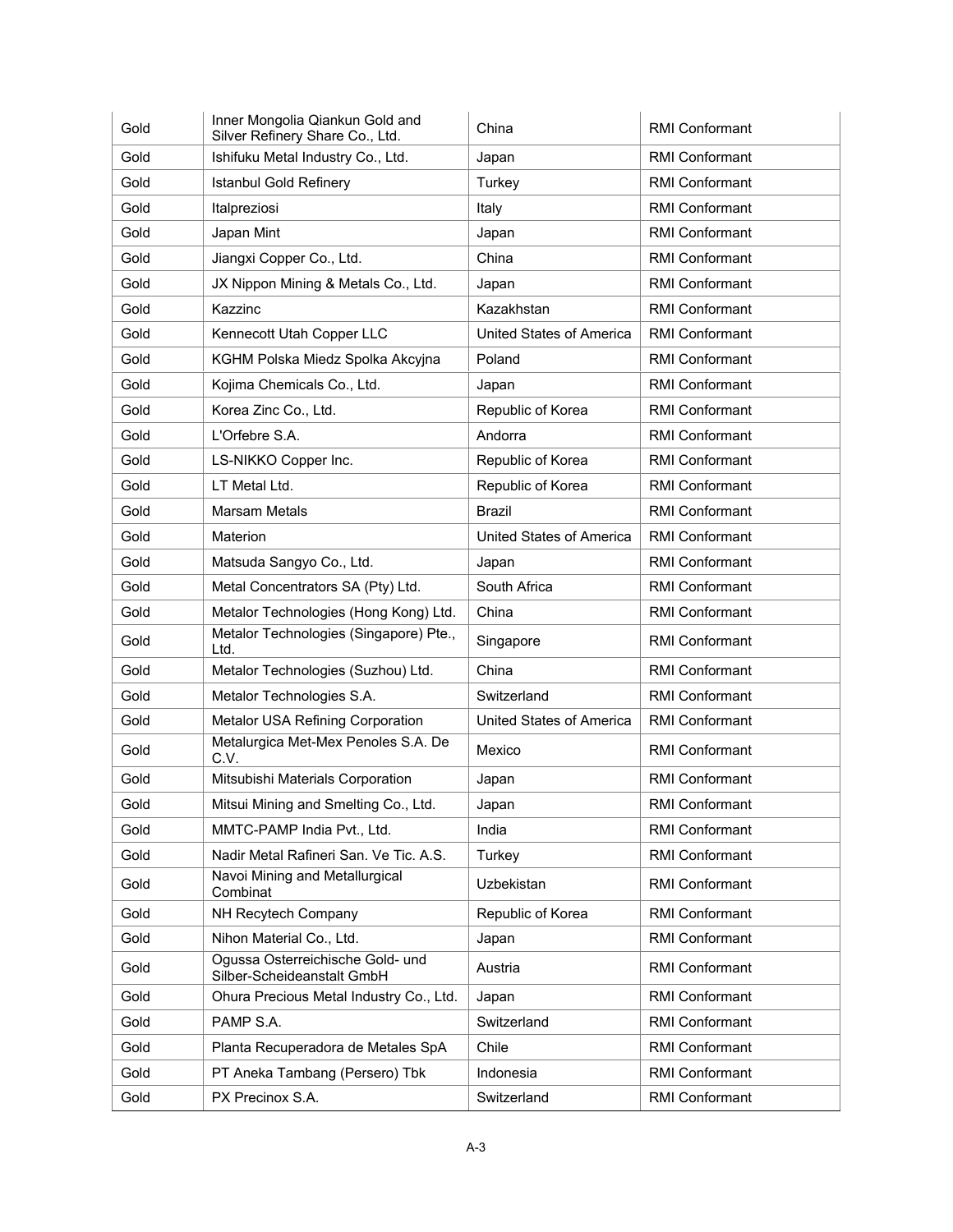| Gold     | Rand Refinery (Pty) Ltd.                                      | South Africa                    | <b>RMI Conformant</b> |
|----------|---------------------------------------------------------------|---------------------------------|-----------------------|
| Gold     | <b>REMONDIS PMR B.V.</b>                                      | <b>Netherlands</b>              | <b>RMI Conformant</b> |
| Gold     | Royal Canadian Mint                                           | Canada                          | <b>RMI Conformant</b> |
| Gold     | <b>SAAMP</b>                                                  | France                          | <b>RMI Conformant</b> |
| Gold     | Safimet S.p.A                                                 | Italy                           | <b>RMI Conformant</b> |
| Gold     | SAFINA A.S.                                                   | Czechia                         | <b>RMI Conformant</b> |
| Gold     | <b>Samduck Precious Metals</b>                                | Republic of Korea               | <b>RMI Conformant</b> |
| Gold     | SEMPSA Joyeria Plateria S.A.                                  | Spain                           | <b>RMI Conformant</b> |
| Gold     | Shandong Zhaojin Gold & Silver<br>Refinery Co., Ltd.          | China                           | <b>RMI Conformant</b> |
| Gold     | Sichuan Tianze Precious Metals Co.,<br>Ltd.                   | China                           | <b>RMI Conformant</b> |
| Gold     | Singway Technology Co., Ltd.                                  | Taiwan                          | <b>RMI Conformant</b> |
| Gold     | Solar Applied Materials Technology<br>Corp.                   | Taiwan                          | <b>RMI Conformant</b> |
| Gold     | Sumitomo Metal Mining Co., Ltd.                               | Japan                           | <b>RMI Conformant</b> |
| Gold     | SungEel HiMetal Co., Ltd.                                     | Republic of Korea               | <b>RMI Conformant</b> |
| Gold     | T.C.A S.p.A                                                   | Italy                           | <b>RMI Conformant</b> |
| Gold     | Tanaka Kikinzoku Kogyo K.K.                                   | Japan                           | <b>RMI Conformant</b> |
| Gold     | The Refinery of Shandong Gold Mining<br>Co., Ltd.             | China                           | <b>RMI Conformant</b> |
| Gold     | Tokuriki Honten Co., Ltd.                                     | Japan                           | <b>RMI Conformant</b> |
| Gold     | TOO Tau-Ken-Altyn                                             | Kazakhstan                      | <b>RMI Conformant</b> |
| Gold     | Torecom                                                       | Republic of Korea               | <b>RMI Conformant</b> |
| Gold     | Umicore Precious Metals Thailand                              | Thailand                        | <b>RMI Conformant</b> |
| Gold     | Umicore S.A. Business Unit Precious<br><b>Metals Refining</b> | Belgium                         | <b>RMI Conformant</b> |
| Gold     | United Precious Metal Refining, Inc.                          | <b>United States of America</b> | <b>RMI Conformant</b> |
| Gold     | Valcambi S.A.                                                 | Switzerland                     | <b>RMI Conformant</b> |
| Gold     | Western Australian Mint (T/a The Perth<br>Mint)               | Australia                       | <b>RMI Conformant</b> |
| Gold     | WIELAND Edelmetalle GmbH                                      | Germany                         | <b>RMI Conformant</b> |
| Gold     | Yamakin Co., Ltd.                                             | Japan                           | <b>RMI Conformant</b> |
| Gold     | Yokohama Metal Co., Ltd.                                      | Japan                           | RMI Conformant        |
| Gold     | Zhongyuan Gold Smelter of Zhongjin<br><b>Gold Corporation</b> | China                           | RMI Conformant        |
| Tantalum | Changsha South Tantalum Niobium<br>Co., Ltd.                  | China                           | <b>RMI Conformant</b> |
| Tantalum | F&X Electro-Materials Ltd.                                    | China                           | <b>RMI Conformant</b> |
| Tantalum | Guangdong Zhiyuan New Material Co.,<br>Ltd.                   | China                           | <b>RMI Conformant</b> |
| Tantalum | JiuJiang JinXin Nonferrous Metals Co.,<br>Ltd.                | China                           | RMI Conformant        |
| Tantalum | Jiujiang Tanbre Co., Ltd.                                     | China                           | RMI Conformant        |
| Tantalum | LSM Brasil S.A.                                               | Brazil                          | <b>RMI Conformant</b> |
| Tantalum | Metallurgical Products India Pvt., Ltd.                       | India                           | RMI Conformant        |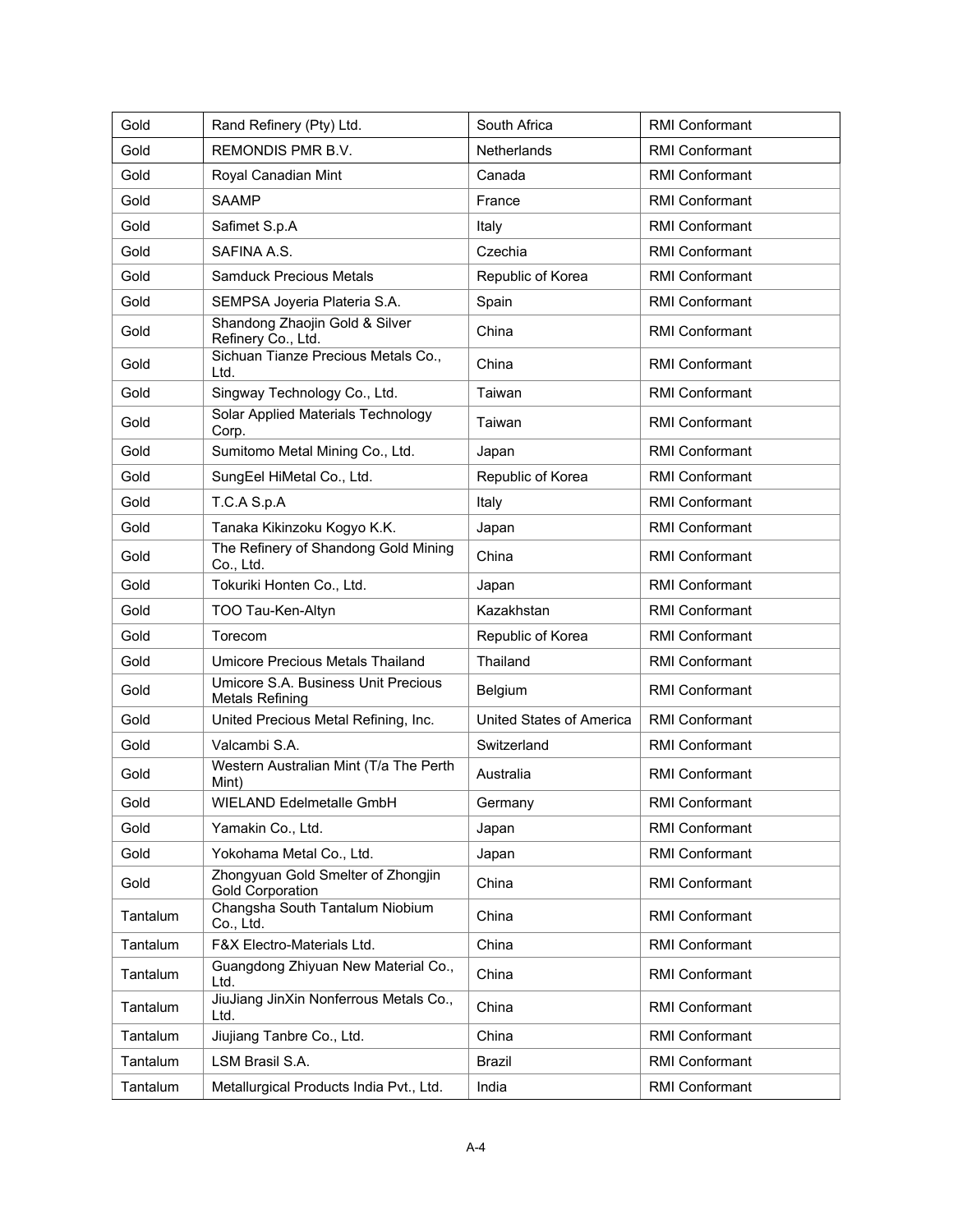| Tantalum | Mineracao Taboca S.A.                                | <b>Brazil</b>                   | <b>RMI Conformant</b> |
|----------|------------------------------------------------------|---------------------------------|-----------------------|
| Tantalum | Mitsui Mining and Smelting Co., Ltd.                 | Japan                           | <b>RMI Conformant</b> |
| Tantalum | <b>NPM Silmet AS</b>                                 | Estonia                         | <b>RMI Conformant</b> |
| Tantalum | Ningxia Orient Tantalum Industry Co.,<br>Ltd.        | China                           | <b>RMI Conformant</b> |
| Tantalum | QuantumClean                                         | <b>United States of America</b> | <b>RMI Conformant</b> |
| Tantalum | Yanling Jincheng Tantalum & Niobium<br>Co., Ltd.     | China                           | <b>RMI Conformant</b> |
| Tantalum | Solikamsk Magnesium Works OAO                        | <b>Russian Federation</b>       | <b>RMI Conformant</b> |
| Tantalum | Taki Chemical Co., Ltd.                              | Japan                           | <b>RMI Conformant</b> |
| Tantalum | <b>Telex Metals</b>                                  | United States of America        | <b>RMI Conformant</b> |
| Tantalum | Ulba Metallurgical Plant JSC                         | Kazakhstan                      | <b>RMI Conformant</b> |
| Tantalum | Hengyang King Xing Lifeng New<br>Materials Co., Ltd. | China                           | <b>RMI Conformant</b> |
| Tantalum | D Block Metals, LLC                                  | United States of America        | <b>RMI Conformant</b> |
| Tantalum | FIR Metals & Resource Ltd.                           | China                           | <b>RMI Conformant</b> |
| Tantalum | Jiujiang Zhongao Tantalum & Niobium<br>Co., Ltd.     | China                           | <b>RMI Conformant</b> |
| Tantalum | XinXing HaoRong Electronic Material<br>Co., Ltd.     | China                           | <b>RMI Conformant</b> |
| Tantalum | Jiangxi Dinghai Tantalum & Niobium<br>Co., Ltd.      | China                           | <b>RMI Conformant</b> |
| Tantalum | <b>KEMET Blue Metals</b>                             | Mexico                          | <b>RMI Conformant</b> |
| Tantalum | H.C. Starck Co., Ltd.                                | Thailand                        | <b>RMI Conformant</b> |
| Tantalum | H.C. Starck Tantalum and Niobium<br>GmbH             | Germany                         | <b>RMI Conformant</b> |
| Tantalum | H.C. Starck Hermsdorf GmbH                           | Germany                         | <b>RMI Conformant</b> |
| Tantalum | H.C. Starck Inc.                                     | United States of America        | <b>RMI Conformant</b> |
| Tantalum | H.C. Starck Ltd.                                     | Japan                           | <b>RMI Conformant</b> |
| Tantalum | H.C. Starck Smelting GmbH & Co. KG                   | Germany                         | <b>RMI Conformant</b> |
| Tantalum | Global Advanced Metals Boyertown                     | United States of America        | <b>RMI Conformant</b> |
| Tantalum | Global Advanced Metals Aizu                          | Japan                           | <b>RMI Conformant</b> |
| Tantalum | Resind Industria e Comercio Ltda.                    | Brazil                          | RMI Conformant        |
| Tantalum | Jiangxi Tuohong New Raw Material                     | China                           | <b>RMI Conformant</b> |
| Tantalum | Yancheng Jinye New Material<br>Technology Co., Ltd.  | China                           | <b>RMI Conformant</b> |
| Tin      | Chenzhou Yunxiang Mining and<br>Metallurgy Co., Ltd. | China                           | <b>RMI Conformant</b> |
| Tin      | Alpha                                                | United States of America        | RMI Conformant        |
| Tin      | Dowa                                                 | Japan                           | RMI Conformant        |
| Tin      | <b>EM Vinto</b>                                      | <b>Bolivia</b>                  | <b>RMI Conformant</b> |
| Tin      | Estanho de Rondonia S.A.                             | Brazil                          | RMI Conformant        |
| Tin      | <b>Fenix Metals</b>                                  | Poland                          | <b>RMI Conformant</b> |
| Tin      | Gejiu Non-Ferrous Metal Processing<br>Co., Ltd.      | China                           | RMI Conformant        |
| Tin      | Gejiu Zili Mining And Metallurgy Co.,<br>Ltd.        | China                           | <b>RMI Conformant</b> |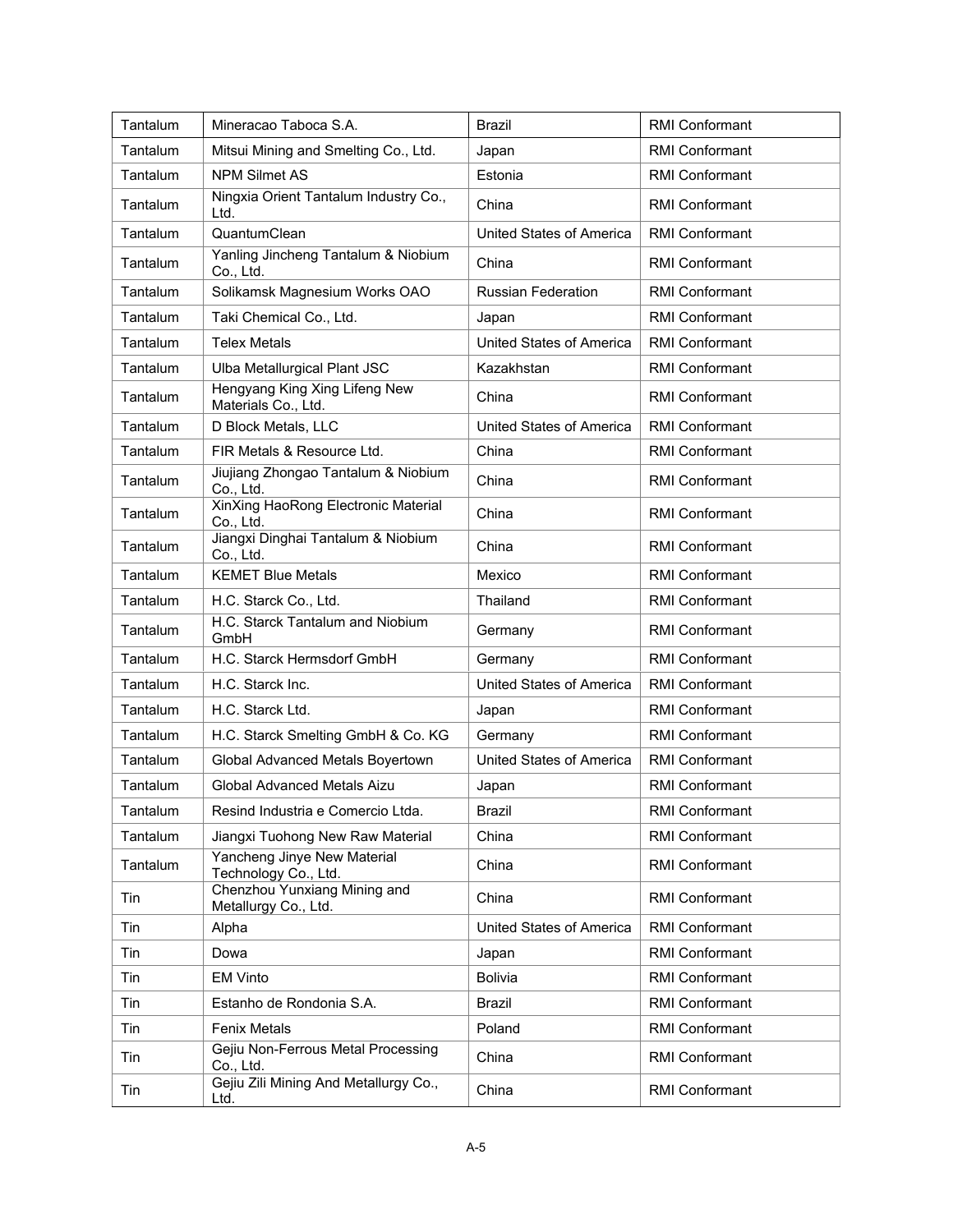| Tin | China Tin Group Co., Ltd.                         | China                     | <b>RMI Conformant</b> |
|-----|---------------------------------------------------|---------------------------|-----------------------|
| Tin | Malaysia Smelting Corporation (MSC)               | Malaysia                  | <b>RMI Conformant</b> |
| Tin | Metallic Resources, Inc.                          | United States of America  | RMI Conformant        |
| Tin | Mineracao Taboca S.A.                             | <b>Brazil</b>             | <b>RMI Conformant</b> |
| Tin | Minsur                                            | Peru                      | <b>RMI Conformant</b> |
| Tin | Mitsubishi Materials Corporation                  | Japan                     | <b>RMI Conformant</b> |
| Tin | Jiangxi New Nanshan Technology Ltd.               | China                     | <b>RMI Conformant</b> |
| Tin | Novosibirsk Processing Plant Ltd.                 | <b>Russian Federation</b> | <b>RMI Conformant</b> |
| Tin | O.M. Manufacturing (Thailand) Co., Ltd.           | Thailand                  | <b>RMI Conformant</b> |
| Tin | Operaciones Metalurgicas S.A.                     | <b>Bolivia</b>            | <b>RMI Conformant</b> |
| Tin | PT Artha Cipta Langgeng                           | Indonesia                 | <b>RMI Conformant</b> |
| Tin | PT Babel Inti Perkasa                             | Indonesia                 | <b>RMI Conformant</b> |
| Tin | PT Babel Surya Alam Lestari                       | Indonesia                 | RMI Conformant        |
| Tin | PT Bukit Timah                                    | Indonesia                 | <b>RMI Conformant</b> |
| Tin | PT Mitra Stania Prima                             | Indonesia                 | <b>RMI Conformant</b> |
| Tin | PT Prima Timah Utama                              | Indonesia                 | <b>RMI Conformant</b> |
| Tin | PT Refined Bangka Tin                             | Indonesia                 | <b>RMI Conformant</b> |
| Tin | PT Sariwiguna Binasentosa                         | Indonesia                 | <b>RMI Conformant</b> |
| Tin | PT Stanindo Inti Perkasa                          | Indonesia                 | <b>RMI Conformant</b> |
| Tin | PT Timah Tbk Kundur                               | Indonesia                 | <b>RMI Conformant</b> |
| Tin | PT Timah Tbk Mentok                               | Indonesia                 | <b>RMI Conformant</b> |
| Tin | <b>PT Tinindo Inter Nusa</b>                      | Indonesia                 | <b>RMI Conformant</b> |
| Tin | Rui Da Hung                                       | Taiwan                    | <b>RMI Conformant</b> |
| Tin | Soft Metais Ltda.                                 | Brazil                    | <b>RMI Conformant</b> |
| Tin | Thaisarco                                         | Thailand                  | RMI Conformant        |
| Tin | Gejiu Yunxin Nonferrous Electrolysis<br>Co., Ltd. | China                     | <b>RMI Conformant</b> |
| Tin | White Solder Metalurgia e Mineracao<br>Ltda.      | <b>Brazil</b>             | <b>RMI Conformant</b> |
| Tin | Yunnan Chengfeng Non-ferrous Metals<br>Co., Ltd.  | China                     | RMI Conformant        |
| Tin | Yunnan Tin Company Limited                        | China                     | RMI Conformant        |
| Tin | Magnu's Minerais Metais e Ligas Ltda.             | Brazil                    | <b>RMI Conformant</b> |
| Tin | PT ATD Makmur Mandiri Jaya                        | Indonesia                 | RMI Conformant        |
| Tin | O.M. Manufacturing Philippines, Inc.              | Philippines               | RMI Conformant        |
| Tin | PT Cipta Persada Mulia                            | Indonesia                 | <b>RMI Conformant</b> |
| Tin | Resind Industria e Comercio Ltda.                 | Brazil                    | RMI Conformant        |
| Tin | Metallo Belgium N.V.                              | Belgium                   | RMI Conformant        |
| Tin | Metallo Spain S.L.U.                              | Spain                     | RMI Conformant        |
| Tin | PT Menara Cipta Mulia                             | Indonesia                 | RMI Conformant        |
| Tin | Guangdong Hanhe Non-Ferrous Metal<br>Co., Ltd.    | China                     | RMI Conformant        |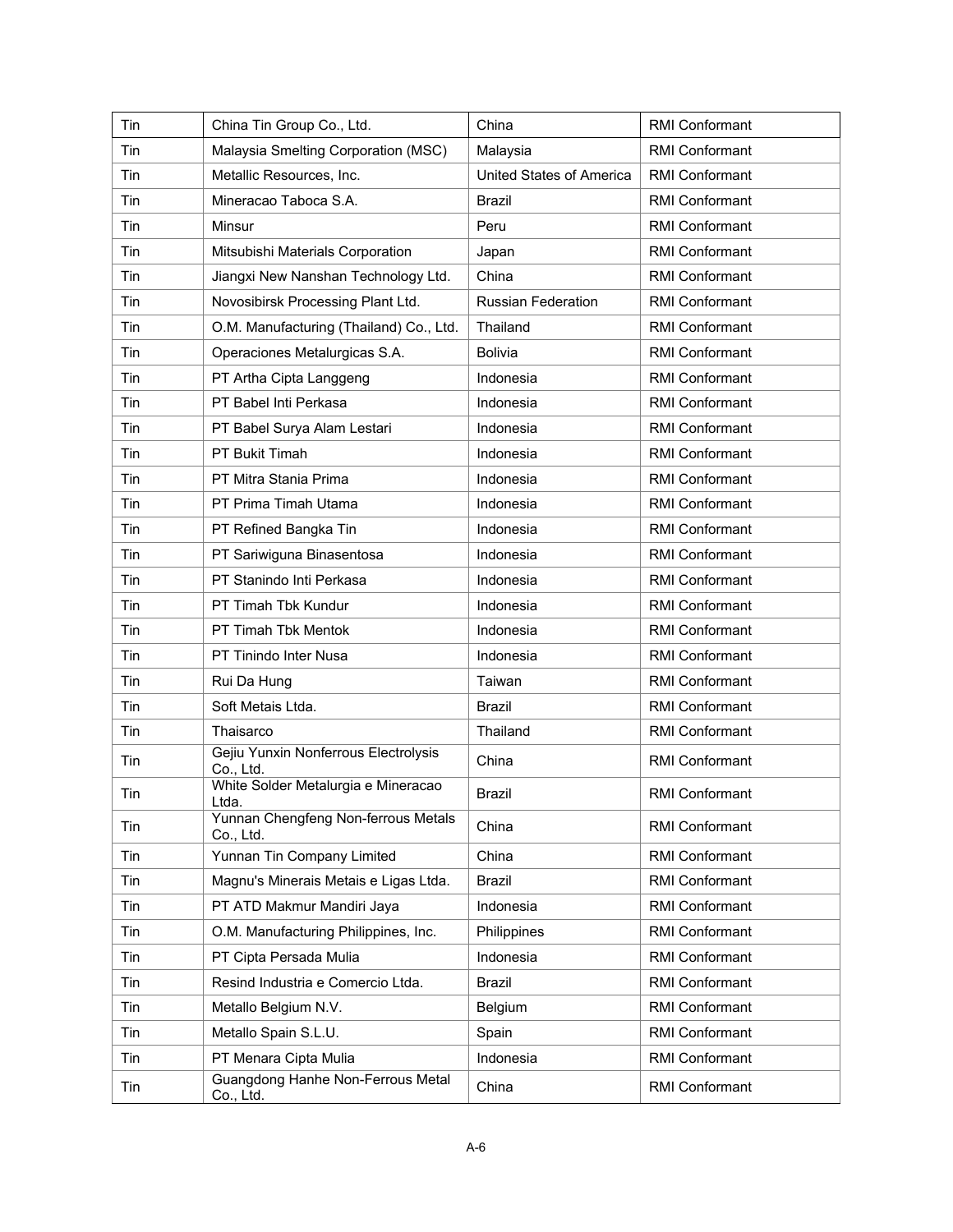| Tin      | Chifeng Dajingzi Tin Industry Co., Ltd.                          | China                           | <b>RMI Conformant</b> |
|----------|------------------------------------------------------------------|---------------------------------|-----------------------|
| Tin      | PT Bangka Serumpun                                               | Indonesia                       | <b>RMI Conformant</b> |
| Tin      | Tin Technology & Refining                                        | United States of America        | <b>RMI Conformant</b> |
| Tin      | Ma'anshan Weitai Tin Co., Ltd.                                   | China                           | <b>RMI Conformant</b> |
| Tin      | PT Rajawali Rimba Perkasa                                        | Indonesia                       | <b>RMI Conformant</b> |
| Tin      | Luna Smelter, Ltd.                                               | Rwanda                          | <b>RMI Conformant</b> |
| Tin      | <b>CRM Synergies</b>                                             | Spain                           | <b>RMI Conformant</b> |
| Tin      | Fabrica Auricchio Industria e Comercio<br>Ltda.                  | Brazil                          | <b>RMI Conformant</b> |
| Tungsten | A.L.M.T. Corp.                                                   | Japan                           | <b>RMI Conformant</b> |
| Tungsten | Kennametal Huntsville                                            | United States of America        | <b>RMI Conformant</b> |
| Tungsten | Guangdong Xianglu Tungsten Co., Ltd.                             | China                           | <b>RMI Conformant</b> |
| Tungsten | Chongyi Zhangyuan Tungsten Co., Ltd.                             | China                           | <b>RMI Conformant</b> |
| Tungsten | Global Tungsten & Powders Corp.                                  | <b>United States of America</b> | <b>RMI Conformant</b> |
| Tungsten | Hunan Chenzhou Mining Co., Ltd.                                  | China                           | <b>RMI Conformant</b> |
| Tungsten | Hunan Chunchang Nonferrous Metals<br>Co., Ltd.                   | China                           | <b>RMI Conformant</b> |
| Tungsten | Japan New Metals Co., Ltd.                                       | Japan                           | <b>RMI Conformant</b> |
| Tungsten | <b>Ganzhou Huaxing Tungsten Products</b><br>Co., Ltd.            | China                           | RMI Conformant        |
| Tungsten | Kennametal Fallon                                                | United States of America        | RMI Conformant        |
| Tungsten | Wolfram Bergbau und Hutten AG                                    | Austria                         | <b>RMI Conformant</b> |
| Tungsten | Xiamen Tungsten Co., Ltd.                                        | China                           | <b>RMI Conformant</b> |
| Tungsten | Ganzhou Jiangwu Ferrotungsten Co.,<br>Ltd.                       | China                           | <b>RMI Conformant</b> |
| Tungsten | Jiangxi Yaosheng Tungsten Co., Ltd.                              | China                           | <b>RMI Conformant</b> |
| Tungsten | Jiangxi Xinsheng Tungsten Industry<br>Co., Ltd.                  | China                           | <b>RMI Conformant</b> |
| Tungsten | Jiangxi Tonggu Non-ferrous<br>Metallurgical & Chemical Co., Ltd. | China                           | <b>RMI Conformant</b> |
| Tungsten | Malipo Haiyu Tungsten Co., Ltd.                                  | China                           | <b>RMI Conformant</b> |
| Tungsten | Xiamen Tungsten (H.C.) Co., Ltd.                                 | China                           | <b>RMI Conformant</b> |
| Tungsten | Jiangxi Gan Bei Tungsten Co., Ltd.                               | China                           | RMI Conformant        |
| Tungsten | Ganzhou Seadragon W & Mo Co., Ltd.                               | China                           | RMI Conformant        |
| Tungsten | Asia Tungsten Products Vietnam Ltd.                              | Viet Nam                        | <b>RMI Conformant</b> |
| Tungsten | Chenzhou Diamond Tungsten Products<br>Co., Ltd.                  | China                           | <b>RMI Conformant</b> |
| Tungsten | H.C. Starck Tungsten GmbH                                        | Germany                         | <b>RMI Conformant</b> |
| Tungsten | H.C. Starck Smelting GmbH & Co. KG                               | Germany                         | <b>RMI Conformant</b> |
| Tungsten | Masan Tungsten Chemical LLC (MTC)                                | Viet Nam                        | RMI Conformant        |
| Tungsten | Jiangwu H.C. Starck Tungsten<br>Products Co., Ltd.               | China                           | RMI Conformant        |
| Tungsten | Niagara Refining LLC                                             | United States of America        | RMI Conformant        |
| Tungsten | China Molybdenum Co., Ltd.                                       | China                           | RMI Conformant        |
| Tungsten | Ganzhou Haichuang Tungsten Co., Ltd.                             | China                           | RMI Conformant        |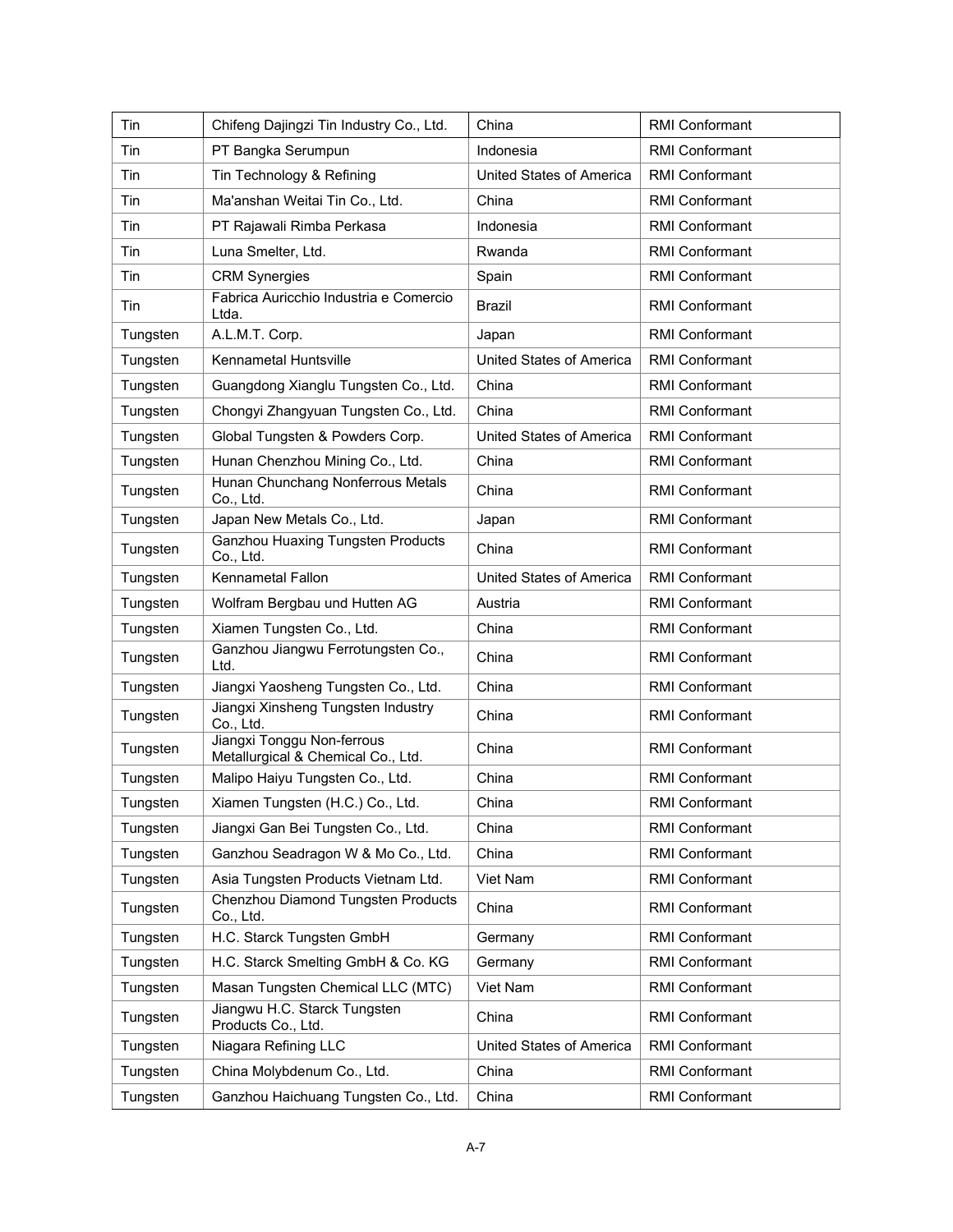| Tungsten | Hydrometallurg, JSC                                                                | <b>Russian Federation</b> | <b>RMI Conformant</b>      |
|----------|------------------------------------------------------------------------------------|---------------------------|----------------------------|
| Tungsten | Unecha Refractory metals plant                                                     | <b>Russian Federation</b> | <b>RMI Conformant</b>      |
| Tungsten | Philippine Chuangxin Industrial Co.,<br>Inc.                                       | Philippines               | <b>RMI Conformant</b>      |
| Tungsten | Xinfeng Huarui Tungsten &<br>Molybdenum New Material Co., Ltd.                     | China                     | <b>RMI Conformant</b>      |
| Tungsten | <b>ACL Metais Eireli</b>                                                           | <b>Brazil</b>             | <b>RMI Conformant</b>      |
| Tungsten | Moliren Ltd.                                                                       | <b>Russian Federation</b> | <b>RMI Conformant</b>      |
| Tungsten | KGETS Co., Ltd.                                                                    | Republic of Korea         | <b>RMI Conformant</b>      |
| Tungsten | Fujian Ganmin RareMetal Co., Ltd.                                                  | China                     | <b>RMI Conformant</b>      |
| Tungsten | Lianyou Metals Co., Ltd.                                                           | Taiwan                    | <b>RMI Conformant</b>      |
| Tungsten | JSC "Kirovgrad Hard Alloys Plant"                                                  | <b>Russian Federation</b> | <b>RMI Conformant</b>      |
| Tungsten | GEM Co., Ltd.                                                                      | China                     | <b>RMI Conformant</b>      |
| Tungsten | <b>Cronimet Brasil Ltda</b>                                                        | <b>Brazil</b>             | <b>RMI Conformant</b>      |
| Tungsten | Fujian Xinlu Tungsten                                                              | China                     | RMI Conformant             |
| Gold     | Abington Reldan Metals, LLC                                                        | United States of America  | <b>RMI Active</b>          |
| Gold     | C.I Metales Procesados Industriales<br>SAS                                         | Colombia                  | <b>RMI Active</b>          |
| Gold     | <b>Alexy Metals</b>                                                                | United States of America  | <b>RMI Active</b>          |
| Gold     | Sancus ZFS (L'Orfebre, SA)                                                         | Colombia                  | <b>RMI Active</b>          |
| Gold     | WEEEREFINING                                                                       | France                    | <b>RMI Active</b>          |
| Gold     | GCC Gujrat Gold Centre Pvt. Ltd.                                                   | India                     | <b>RMI Active</b>          |
| Gold     | Augmont Enterprises Private Limited                                                | India                     | <b>RMI Active</b>          |
| Tin      | PT Aries Kencana Sejahtera                                                         | Indonesia                 | <b>RMI Active</b>          |
| Tin      | PT Timah Nusantara                                                                 | Indonesia                 | <b>RMI Active</b>          |
| Tin      | CV Venus Inti Perkasa                                                              | Indonesia                 | <b>RMI Active</b>          |
| Tin      | Super Ligas                                                                        | <b>Brazil</b>             | <b>RMI Active</b>          |
| Tin      | PT Sukses Inti Makmur                                                              | Indonesia                 | <b>RMI Active</b>          |
| Tin      | PT Mitra Sukses Globalindo                                                         | Indonesia                 | <b>RMI Active</b>          |
| Tin      | CRM Fundicao De Metais E Comercio<br>De Equipamentos Eletronicos Do Brasil<br>Ltda | Brazil                    | <b>RMI Active</b>          |
| Tungsten | NPP Tyazhmetprom LLC                                                               | Russian Federation        | <b>RMI Active</b>          |
| Tungsten | Albasteel Industria e Comercio de Ligas<br>Para Fundicao Ltd.                      | Brazil                    | <b>RMI Active</b>          |
| Tungsten | OOO "Technolom" 2                                                                  | Russian Federation        | <b>RMI Active</b>          |
| Tungsten | OOO "Technolom" 1                                                                  | <b>Russian Federation</b> | <b>RMI Active</b>          |
| Gold     | Hangzhou Fuchunjiang Smelting Co.,<br>Ltd.                                         | China                     | On Smelter Lookup Tab Only |
| Gold     | Hunan Chenzhou Mining Co., Ltd.                                                    | China                     | On Smelter Lookup Tab Only |
| Gold     | Caridad                                                                            | Mexico                    | On Smelter Lookup Tab Only |
| Gold     | Yunnan Copper Industry Co., Ltd.                                                   | China                     | On Smelter Lookup Tab Only |
| Gold     | Daye Non-Ferrous Metals Mining Ltd.                                                | China                     | On Smelter Lookup Tab Only |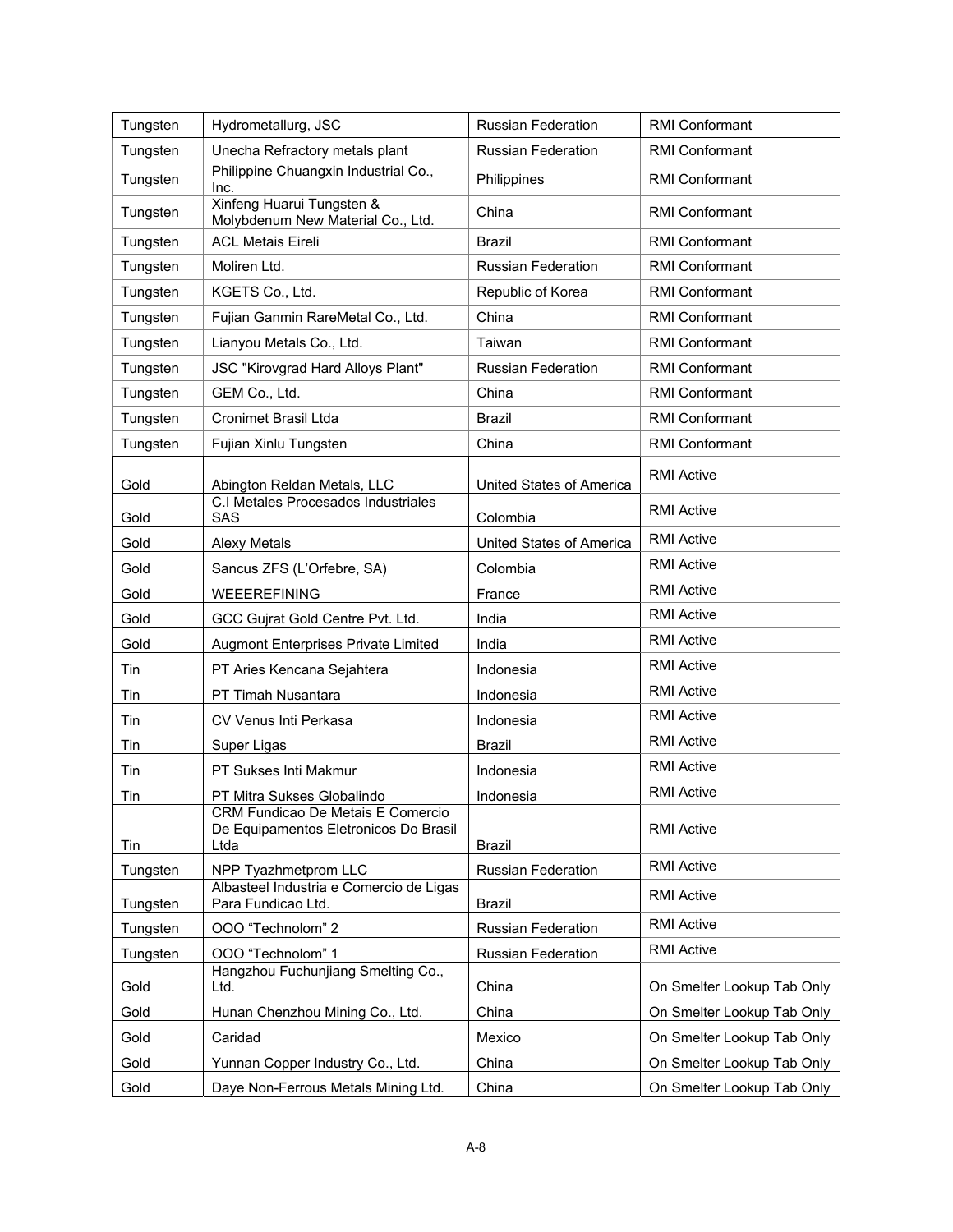| Gold | <b>OJSC Novosibirsk Refinery</b>                                                   | Russian Federation          | On Smelter Lookup Tab Only |
|------|------------------------------------------------------------------------------------|-----------------------------|----------------------------|
| Gold | Refinery of Seemine Gold Co., Ltd.                                                 | China                       | On Smelter Lookup Tab Only |
| Gold | Guoda Safina High-Tech Environmental<br>Refinery Co., Ltd.                         | China                       | On Smelter Lookup Tab Only |
| Gold | Hunan Guiyang yinxing Nonferrous<br>Smelting Co., Ltd.                             | China                       | On Smelter Lookup Tab Only |
| Gold | HwaSeong CJ CO., LTD.                                                              | Republic of Korea           | On Smelter Lookup Tab Only |
| Gold | <b>JSC Uralelectromed</b>                                                          | <b>Russian Federation</b>   | On Smelter Lookup Tab Only |
| Gold | Kazakhmys Smelting LLC                                                             | Kazakhstan                  | On Smelter Lookup Tab Only |
| Gold | Kyrgyzaltyn JSC                                                                    | Kyrgyzstan                  | On Smelter Lookup Tab Only |
| Gold | Lingbao Gold Co., Ltd.                                                             | China                       | On Smelter Lookup Tab Only |
| Gold | Lingbao Jinyuan Tonghui Refinery Co.,<br>Ltd.                                      | China                       | On Smelter Lookup Tab Only |
| Gold | Luoyang Zijin Yinhui Gold Refinery Co.,<br>Ltd.                                    | China                       | On Smelter Lookup Tab Only |
| Gold | <b>Moscow Special Alloys Processing</b><br>Plant                                   | <b>Russian Federation</b>   | On Smelter Lookup Tab Only |
| Gold | OJSC "The Gulidov Krasnoyarsk Non-<br>Ferrous Metals Plant" (OJSC<br>Krastsvetmet) | <b>Russian Federation</b>   | On Smelter Lookup Tab Only |
| Gold | Penglai Penggang Gold Industry Co.,<br>Ltd.                                        | China                       | On Smelter Lookup Tab Only |
| Gold | Prioksky Plant of Non-Ferrous Metals                                               | <b>Russian Federation</b>   | On Smelter Lookup Tab Only |
| Gold | Sabin Metal Corp.                                                                  | United States of America    | On Smelter Lookup Tab Only |
| Gold | Samwon Metals Corp.                                                                | Republic of Korea           | On Smelter Lookup Tab Only |
| Gold | Shandong Tiancheng Biological Gold<br>Industrial Co., Ltd.                         | China                       | On Smelter Lookup Tab Only |
| Gold | SOE Shyolkovsky Factory of<br><b>Secondary Precious Metals</b>                     | <b>Russian Federation</b>   | On Smelter Lookup Tab Only |
| Gold | Great Wall Precious Metals Co., Ltd. of<br><b>CBPM</b>                             | China                       | On Smelter Lookup Tab Only |
| Gold | Tongling Nonferrous Metals Group Co.,<br>Ltd.                                      | China                       | On Smelter Lookup Tab Only |
| Gold | Morris and Watson                                                                  | New Zealand                 | On Smelter Lookup Tab Only |
| Gold | Guangdong Jinding Gold Limited                                                     | China                       | On Smelter Lookup Tab Only |
| Gold | Shandong Humon Smelting Co., Ltd.                                                  | China                       | On Smelter Lookup Tab Only |
| Gold | Fujairah Gold FZC                                                                  | <b>United Arab Emirates</b> | On Smelter Lookup Tab Only |
| Gold | Shirpur Gold Refinery Ltd.                                                         | India                       | On Smelter Lookup Tab Only |
| Gold | AU Traders and Refiners                                                            | South Africa                | On Smelter Lookup Tab Only |
| Gold | Sai Refinery                                                                       | India                       | On Smelter Lookup Tab Only |
| Gold | Modeltech Sdn Bhd                                                                  | Malaysia                    | On Smelter Lookup Tab Only |
| Gold | Kyshtym Copper-Electrolytic Plant ZAO                                              | <b>Russian Federation</b>   | On Smelter Lookup Tab Only |
| Gold | Degussa Sonne / Mond Goldhandel<br>GmbH                                            | Germany                     | On Smelter Lookup Tab Only |
| Gold | Pease & Curren                                                                     | United States of America    | On Smelter Lookup Tab Only |
| Gold | <b>JALAN &amp; Company</b>                                                         | India                       | On Smelter Lookup Tab Only |
| Gold | State Research Institute Center for<br>Physical Sciences and Technology            | Lithuania                   | On Smelter Lookup Tab Only |
| Gold | <b>Gold Coast Refinery</b>                                                         | Ghana                       | On Smelter Lookup Tab Only |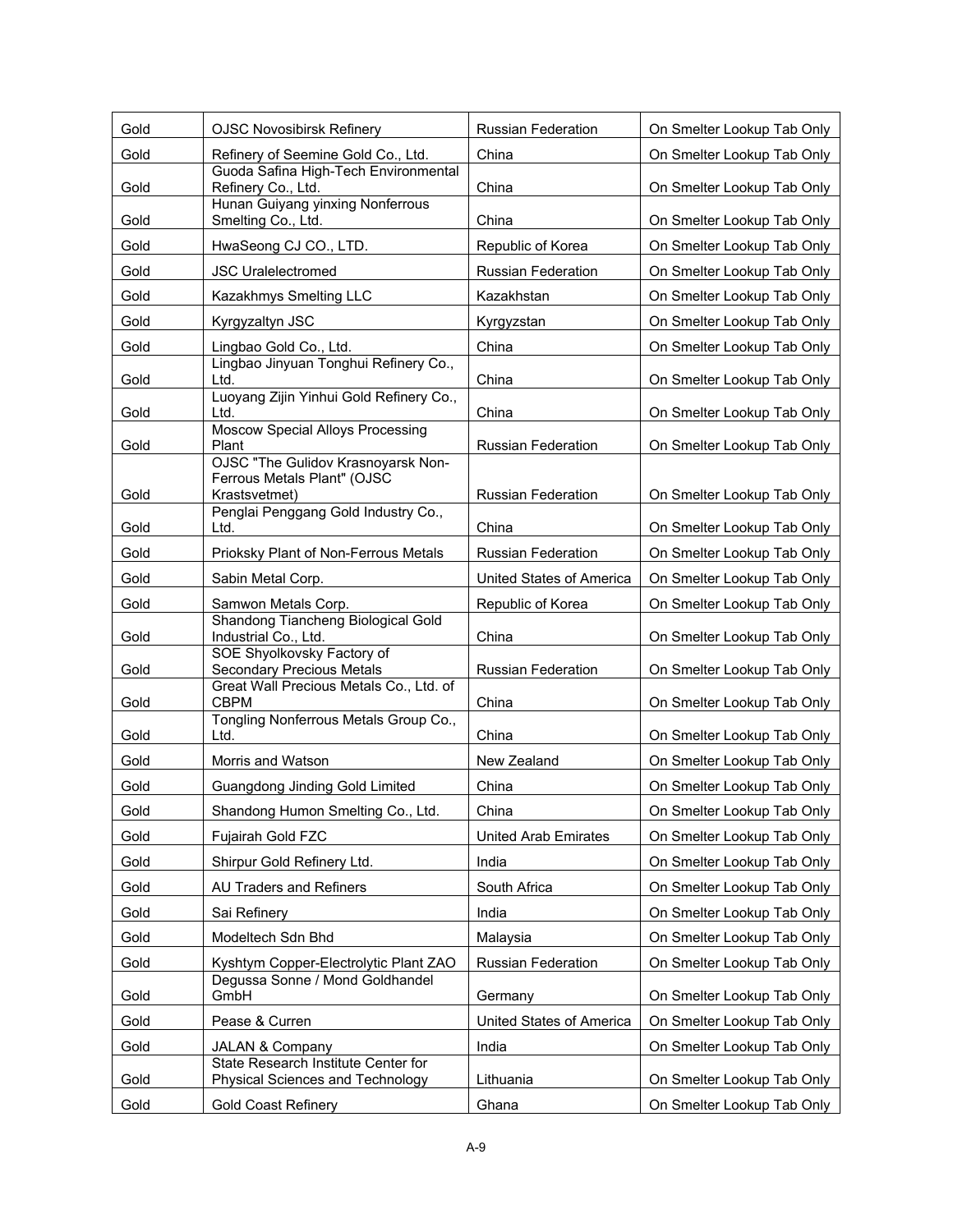| Gold | QG Refining, LLC                                                                            | United States of America    | On Smelter Lookup Tab Only |
|------|---------------------------------------------------------------------------------------------|-----------------------------|----------------------------|
| Gold | CGR Metalloys Pvt Ltd.                                                                      | India                       | On Smelter Lookup Tab Only |
| Gold | Sovereign Metals                                                                            | India                       | On Smelter Lookup Tab Only |
| Gold | Kundan Care Products Ltd.                                                                   | India                       | On Smelter Lookup Tab Only |
| Gold | Atasay Kuyumculuk Sanayi Ve Ticaret<br>A.S.                                                 | Turkey                      | On Smelter Lookup Tab Only |
| Gold | <b>JSC Ekaterinburg Non-Ferrous Metal</b><br><b>Processing Plant</b>                        | <b>Russian Federation</b>   | On Smelter Lookup Tab Only |
| Gold | L'azurde Company For Jewelry                                                                | Saudi Arabia                | On Smelter Lookup Tab Only |
| Gold | Fidelity Printers and Refiners Ltd.                                                         | Zimbabwe                    | On Smelter Lookup Tab Only |
| Gold | Shenzhen Zhonghenglong Real<br>Industry Co., Ltd.                                           | China                       | On Smelter Lookup Tab Only |
| Gold | International Precious Metal Refiners                                                       | <b>United Arab Emirates</b> | On Smelter Lookup Tab Only |
| Gold | Kaloti Precious Metals                                                                      | <b>United Arab Emirates</b> | On Smelter Lookup Tab Only |
| Gold | Sudan Gold Refinery                                                                         | Sudan                       | On Smelter Lookup Tab Only |
| Gold | Industrial Refining Company                                                                 | Belgium                     | On Smelter Lookup Tab Only |
| Gold | African Gold Refinery                                                                       | Uganda                      | On Smelter Lookup Tab Only |
| Gold | Dijllah Gold Refinery FZC                                                                   | <b>United Arab Emirates</b> | On Smelter Lookup Tab Only |
| Gold | Emerald Jewel Industry India Limited<br>(Unit 1)                                            | India                       | On Smelter Lookup Tab Only |
| Gold | Emerald Jewel Industry India Limited<br>(Unit 2)                                            | India                       | On Smelter Lookup Tab Only |
| Gold | Emerald Jewel Industry India Limited<br>(Unit 3)                                            | India                       | On Smelter Lookup Tab Only |
| Gold | Emerald Jewel Industry India Limited<br>(Unit 4)                                            | India                       | On Smelter Lookup Tab Only |
| Gold | K.A. Rasmussen                                                                              | Norway                      | On Smelter Lookup Tab Only |
| Gold | Sellem Industries Ltd.                                                                      | Mauritania                  | On Smelter Lookup Tab Only |
| Gold | <b>MD Overseas</b>                                                                          | India                       | On Smelter Lookup Tab Only |
| Gold | Metallix Refining Inc.                                                                      | United States of America    | On Smelter Lookup Tab Only |
| Gold | ABC Refinery Pty Ltd.                                                                       | Australia                   | On Smelter Lookup Tab Only |
| Gold | Value Trading                                                                               | Belgium                     | On Smelter Lookup Tab Only |
| Gold | Super Dragon Technology Co., Ltd.                                                           | China                       | On Smelter Lookup Tab Only |
| Tin  | Gejiu Kai Meng Industry and Trade LLC                                                       | China                       | On Smelter Lookup Tab Only |
| Tin  | Melt Metais e Ligas S.A.                                                                    | Brazil                      | On Smelter Lookup Tab Only |
| Tin  | Yunnan Yunfan Non-ferrous Metals<br>Co., Ltd.                                               | China                       | On Smelter Lookup Tab Only |
| Tin  | Electro-Mechanical Facility of the Cao<br>Bang Minerals & Metallurgy Joint Stock<br>Company | Viet Nam                    | On Smelter Lookup Tab Only |
| Tin  | Nghe Tinh Non-Ferrous Metals Joint<br><b>Stock Company</b>                                  | Viet Nam                    | On Smelter Lookup Tab Only |
| Tin  | Tuyen Quang Non-Ferrous Metals Joint<br><b>Stock Company</b>                                | Viet Nam                    | On Smelter Lookup Tab Only |
| Tin  | An Vinh Joint Stock Mineral Processing<br>Company                                           | Viet Nam                    | On Smelter Lookup Tab Only |
| Tin  | Modeltech Sdn Bhd                                                                           | Malaysia                    | On Smelter Lookup Tab Only |
| Tin  | Pongpipat Company Limited                                                                   | Myanmar                     | On Smelter Lookup Tab Only |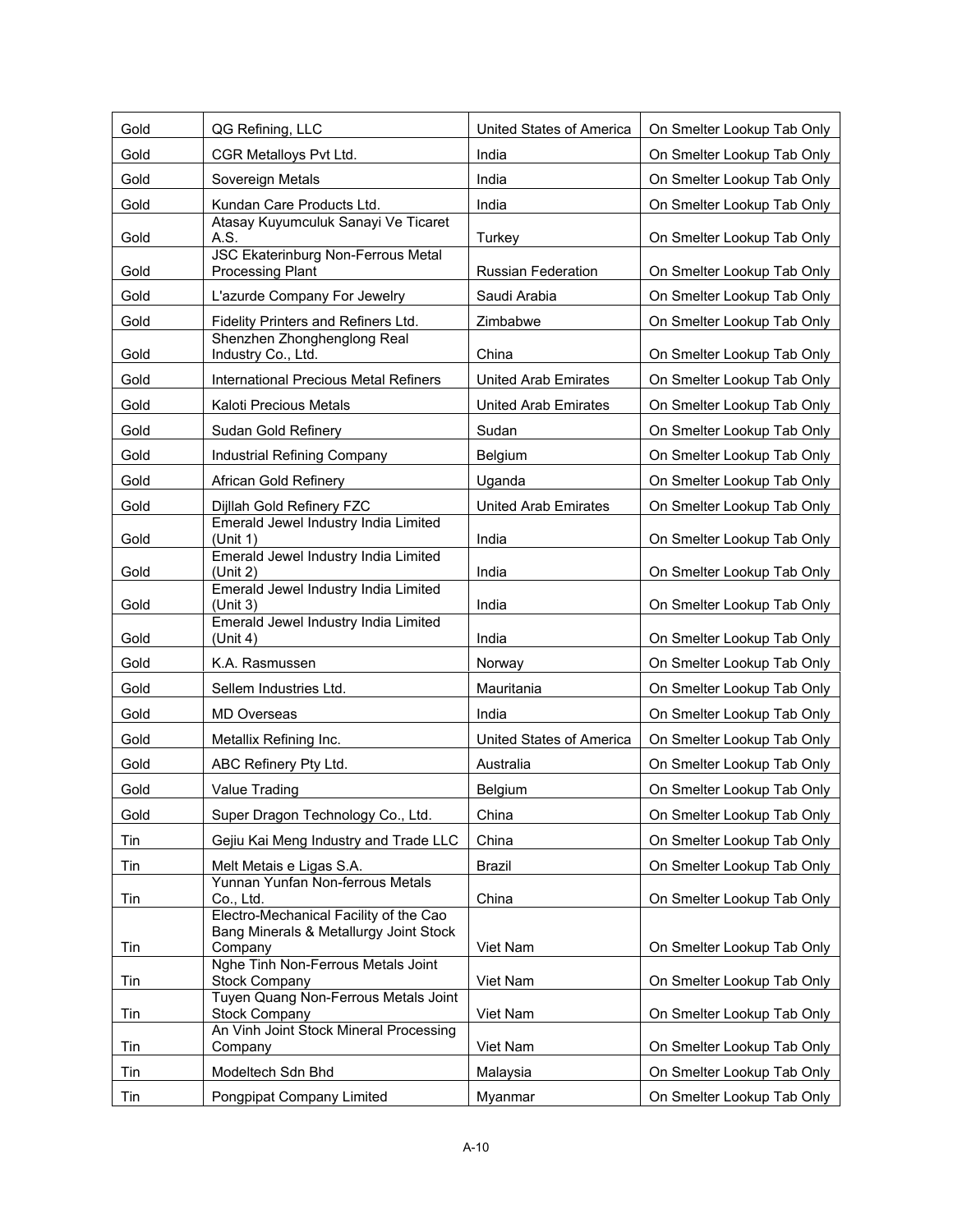| Tin        | Dongquan CIEXPO Environmental<br>Engineering Co., Ltd.   | China                     | On Smelter Lookup Tab Only |
|------------|----------------------------------------------------------|---------------------------|----------------------------|
| Tin        | Precious Minerals and Smelting Limited                   | India                     | On Smelter Lookup Tab Only |
| <b>Tin</b> | Gejiu City Fuxiang Industry and Trade<br>Co., Ltd.       | China                     | On Smelter Lookup Tab Only |
| Tin        | PT Panca Mega Persada                                    | Indonesia                 | On Smelter Lookup Tab Only |
| Tin        | PT Belitung Industri Sejahtera                           | Indonesia                 | On Smelter Lookup Tab Only |
| Tin        | PT Tommy Utama                                           | Indonesia                 | On Smelter Lookup Tab Only |
| Tin        | VQB Mineral and Trading Group JSC                        | Viet Nam                  | On Smelter Lookup Tab Only |
| Tin        | PT Tirus Putra Mandiri                                   | Indonesia                 | On Smelter Lookup Tab Only |
| Tungsten   | CNMC (Guangxi) PGMA Co., Ltd.                            | China                     | On Smelter Lookup Tab Only |
| Tungsten   | Jiangxi Minmetals Gao'an Non-ferrous<br>Metals Co., Ltd. | China                     | On Smelter Lookup Tab Only |
| Tungsten   | Artek LLC                                                | <b>Russian Federation</b> | On Smelter Lookup Tab Only |
| Tungsten   | <b>LLC Volstok</b>                                       | <b>Russian Federation</b> | On Smelter Lookup Tab Only |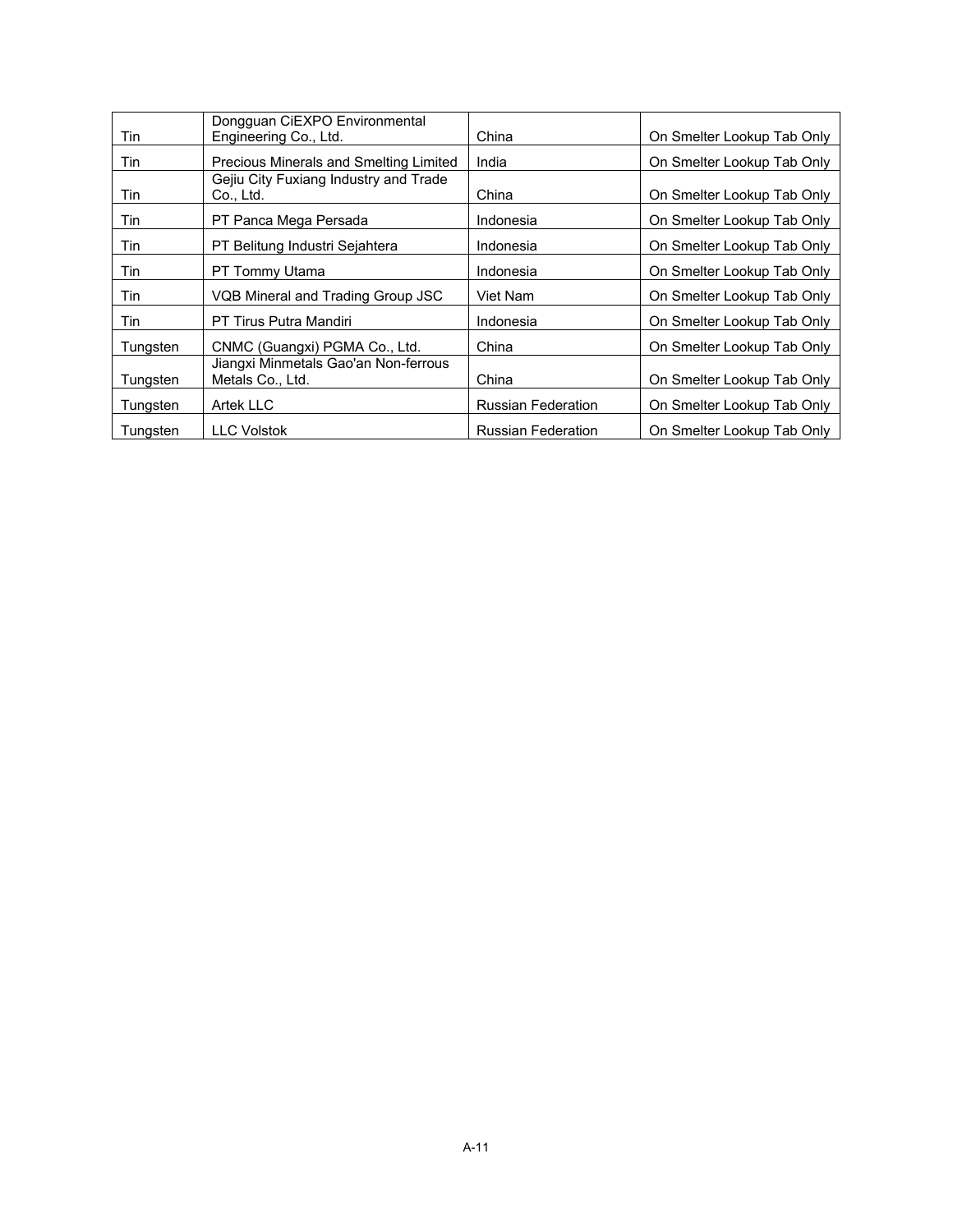#### **Table B** (as of May 13, 2022)

| Gold                            | <b>Tantulum</b>                    | Tin                                | <b>Tungsten</b>              |
|---------------------------------|------------------------------------|------------------------------------|------------------------------|
| Afghanistan                     | Angola                             | Åland Islands                      | Angola                       |
| Albania                         | Argentina                          | Andorra                            | Argentina                    |
| American Samoa                  | Australia                          | Angola                             | Australia                    |
| Andorra                         | Austria                            | Argentina                          | Austria                      |
| Angola                          | <b>Belarus</b>                     | Australia                          | Belgium                      |
| Argentina                       | Belgium                            | Austria                            | <b>Brazil</b>                |
| Armenia                         | <b>Brazil</b>                      | Belgium                            | <b>Burundi</b>               |
| Australia                       | Burundi                            | Bermuda                            | Cambodia                     |
| Austria                         | Cambodia                           | <b>Bolivia</b>                     | Canada                       |
| Belgium                         | Canada                             | <b>Brazil</b>                      | Central African Republic     |
| Bermuda                         | <b>Central African</b><br>Republic | <b>Burundi</b>                     | Chile                        |
| <b>Brazil</b>                   | Chile                              | Cambodia                           | China                        |
| <b>Bulgaria</b>                 | China                              | Canada                             | Colombia                     |
| Burundi                         | Colombia                           | <b>Central African</b><br>Republic | Congo                        |
| Cambodia                        | Congo                              | Chile                              | Democratic Republic of Congo |
| Canada                          | Democratic Republic of<br>Congo    | China                              | <b>Djibouti</b>              |
| Central African Republic        | Djibouti                           | Colombia                           | Ecuador                      |
| Chile                           | Ecuador                            | Congo                              | Egypt                        |
| China                           | Egypt                              | Democratic Republic of<br>Congo    | Estonia                      |
| Colombia                        | Estonia                            | Djibouti                           | Ethiopia                     |
| Congo                           | Ethiopia                           | Ecuador                            | France                       |
| Democratic Republic of<br>Congo | France                             | Egypt                              | Germany                      |
| Djibouti                        | Germany                            | Eritrea                            | Guinea                       |
| Dominica                        | Ghana                              | Estonia                            | Guyana                       |
| Dominican Republic              | Guinea                             | Ethiopia                           | Hungary                      |
| Ecuador                         | Guyana                             | France                             | India                        |
| Egypt                           | Hungary                            | Germany                            | Indonesia                    |
| Estonia                         | India                              | Guinea                             | Ireland                      |
| Ethiopia                        | Indonesia                          | Guyana                             | Israel                       |
| Finland                         | Ireland                            | <b>Hong Kong</b>                   | Japan                        |
| France                          | Israel                             | Hungary                            | Kazakhstan                   |
| Germany                         | Italy                              | India                              | Korea                        |
| Ghana                           | Japan                              | Indonesia                          | Luxembourg                   |
| Guinea                          | Jersey                             | Ireland                            | Madagascar                   |
|                                 |                                    |                                    |                              |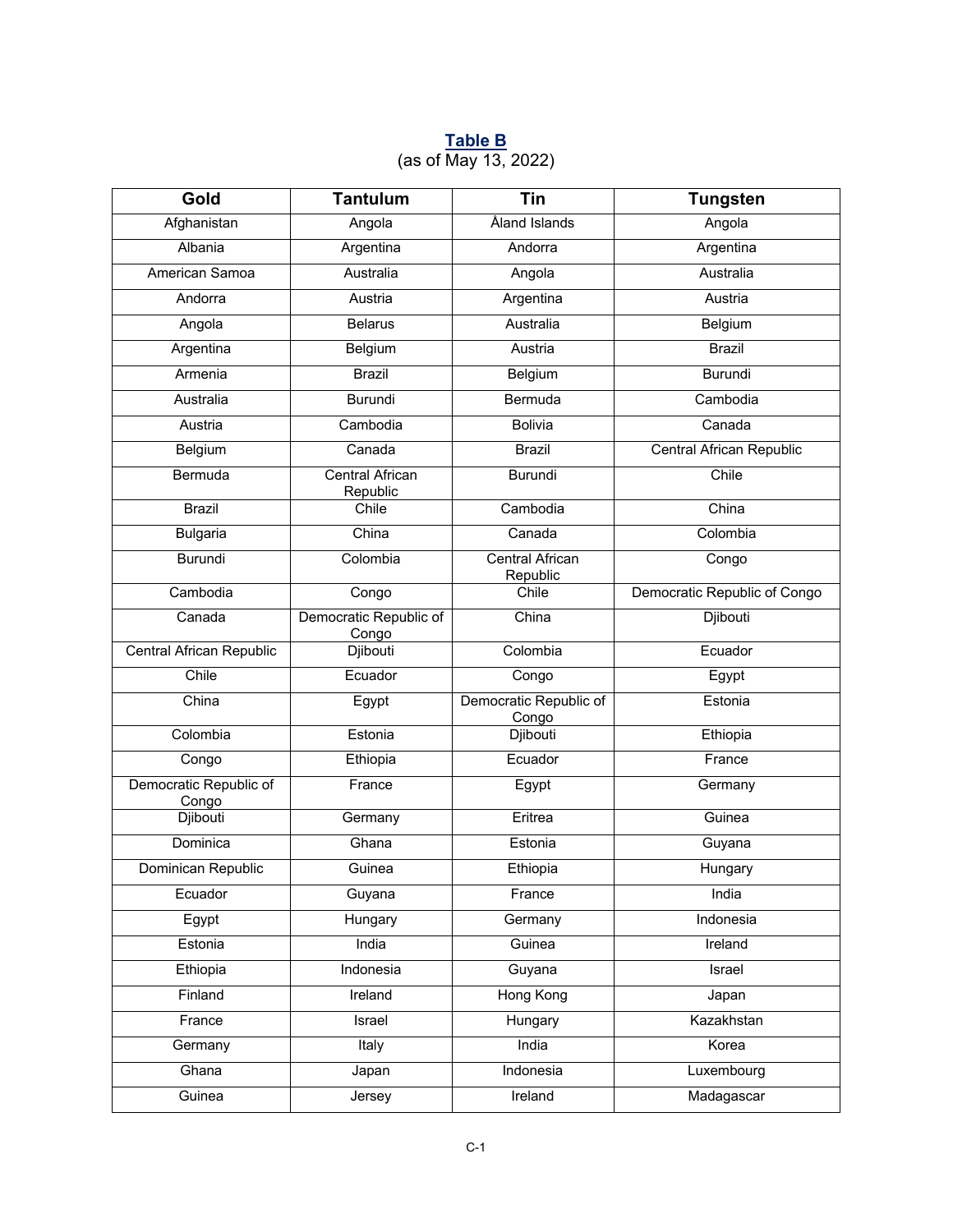| Guyana                    | Kazakhstan                | Israel                    | Malaysia                  |
|---------------------------|---------------------------|---------------------------|---------------------------|
| <b>Hong Kong</b>          | Kenya                     | Japan                     | Mexico                    |
| Hungary                   | Korea                     | Jersey                    | Mongolia                  |
| India                     | Kyrgyzstan                | Kazakhstan                | Mozambique                |
| Indonesia                 | Luxembourg                | Kenya                     | Myanmar                   |
| Ireland                   | Madagascar                | Korea                     | Namibia                   |
| Israel                    | Malaysia                  | Kyrgyzstan                | Netherlands               |
| Italy                     | Mali                      | Luxembourg                | Niger                     |
| Japan                     | Mexico                    | Madagascar                | Nigeria                   |
| Jersey                    | Mongolia                  | Malaysia                  | Papua New Guinea          |
| Kazakhstan                | Mozambique                | Mexico                    | Peru                      |
| Kenya                     | Myanmar                   | Mongolia                  | Philippines               |
| Korea                     | Namibia                   | Morocco                   | Portugal                  |
| Kyrgyzstan                | Netherlands               | Mozambique                | <b>Russian Federation</b> |
| Liberia                   | Niger                     | Myanmar                   | Rwanda                    |
| Lithuania                 | Nigeria                   | Namibia                   | Sierra Leone              |
| Luxembourg                | Panama                    | Netherlands               | Singapore                 |
| Madagascar                | Peru                      | Niger                     | Slovakia                  |
| Malaysia                  | Philippines               | Nigeria                   | South Africa              |
| Mali                      | Poland                    | Panama                    | South Sudan               |
| Mauritania                | Portugal                  | Papua New Guinea          | Spain                     |
| Mexico                    | <b>Russian Federation</b> | Peru                      | Sudan                     |
| Mongolia                  | Rwanda                    | Philippines               | Suriname                  |
| Mozambique                | Sierra Leone              | Poland                    | Switzerland               |
| Myanmar                   | Singapore                 | Portugal                  | Taiwan                    |
| Namibia                   | Slovakia                  | <b>Russian Federation</b> | Tanzania                  |
| Netherlands               | Slovenia                  | Rwanda                    | Thailand                  |
| New Zealand               | South Africa              | Sierra Leone              | Uganda                    |
| Niger                     | South Sudan               | Singapore                 | <b>United Kingdom</b>     |
| Nigeria                   | Spain                     | Slovakia                  | <b>United States</b>      |
| Panama                    | Sudan                     | South Africa              | Viet Nam                  |
| Papua New Guinea          | Suriname                  | South Sudan               | Zambia                    |
| Peru                      | Switzerland               | Spain                     | Zimbabwe                  |
| Philippines               | Taiwan                    | Sudan                     |                           |
| Poland                    | Tanzania                  | Suriname                  |                           |
| Portugal                  | Thailand                  | Sweden                    |                           |
| <b>Russian Federation</b> | Uganda                    | Switzerland               |                           |
| Rwanda                    | <b>United Kingdom</b>     | Taiwan                    |                           |
| Saudi Arabia              | <b>United States</b>      | Tanzania                  |                           |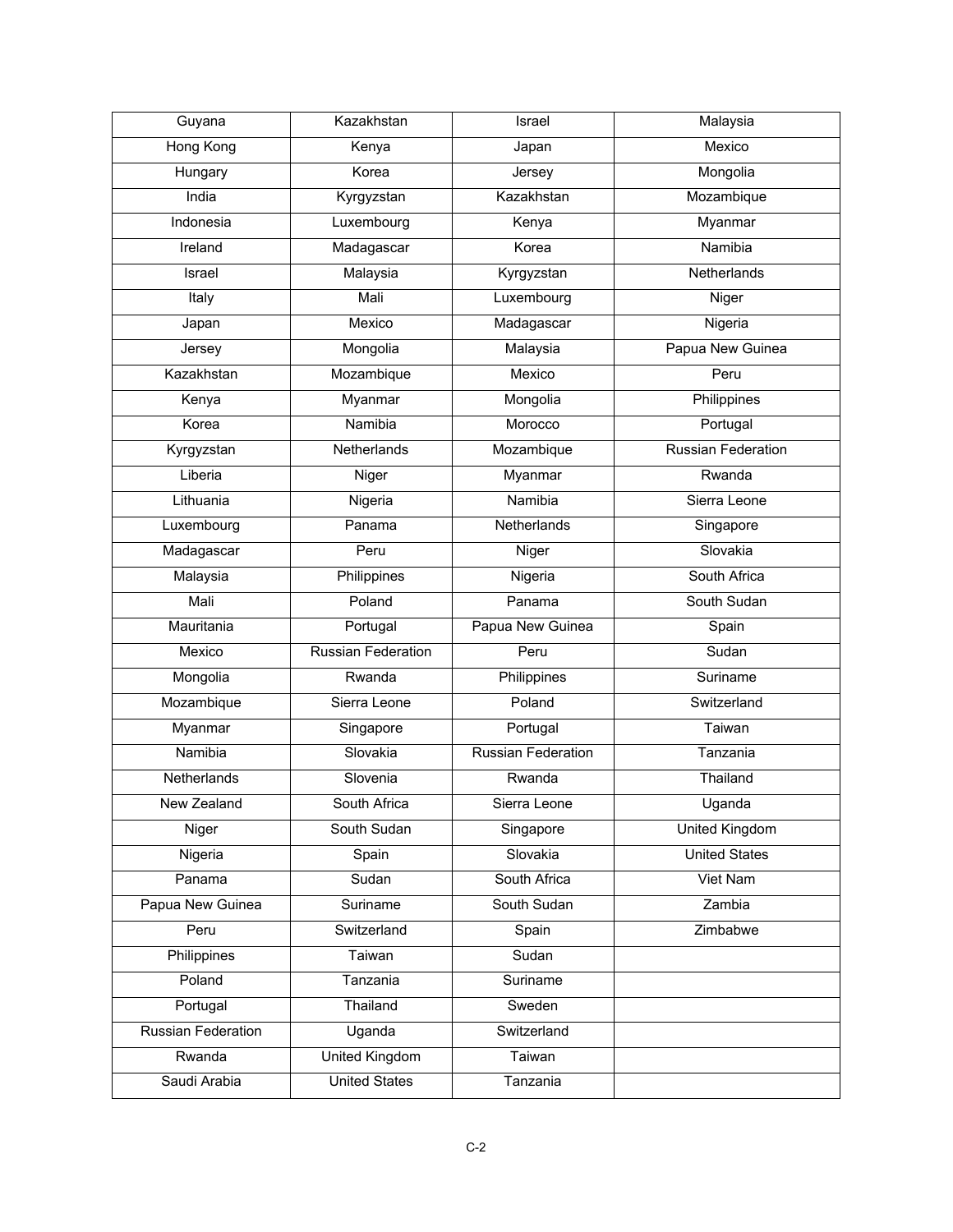| Sierra Leone                | Viet Nam | Thailand              |  |
|-----------------------------|----------|-----------------------|--|
| Singapore                   | Zambia   | Turkey                |  |
| Slovakia                    | Zimbabwe | Uganda                |  |
| South Africa                |          | <b>United Kingdom</b> |  |
| South Sudan                 |          | <b>United States</b>  |  |
| Spain                       |          | Uzbekistan            |  |
| Sudan                       |          | Viet Nam              |  |
| Suriname                    |          | Zambia                |  |
| Sweden                      |          | Zimbabwe              |  |
| Switzerland                 |          |                       |  |
| Taiwan                      |          |                       |  |
| Tajikistan                  |          |                       |  |
| Tanzania                    |          |                       |  |
| Thailand                    |          |                       |  |
| Turkey                      |          |                       |  |
| Uganda                      |          |                       |  |
| <b>United Arab Emirates</b> |          |                       |  |
| <b>United Kingdom</b>       |          |                       |  |
| <b>United States</b>        |          |                       |  |
| Uzbekistan                  |          |                       |  |
| Viet Nam                    |          |                       |  |
| Zambia                      |          |                       |  |
| Zimbabwe                    |          |                       |  |

Countries that do not contain physical mine locations have been included as they are a source of recycle/scrap material.